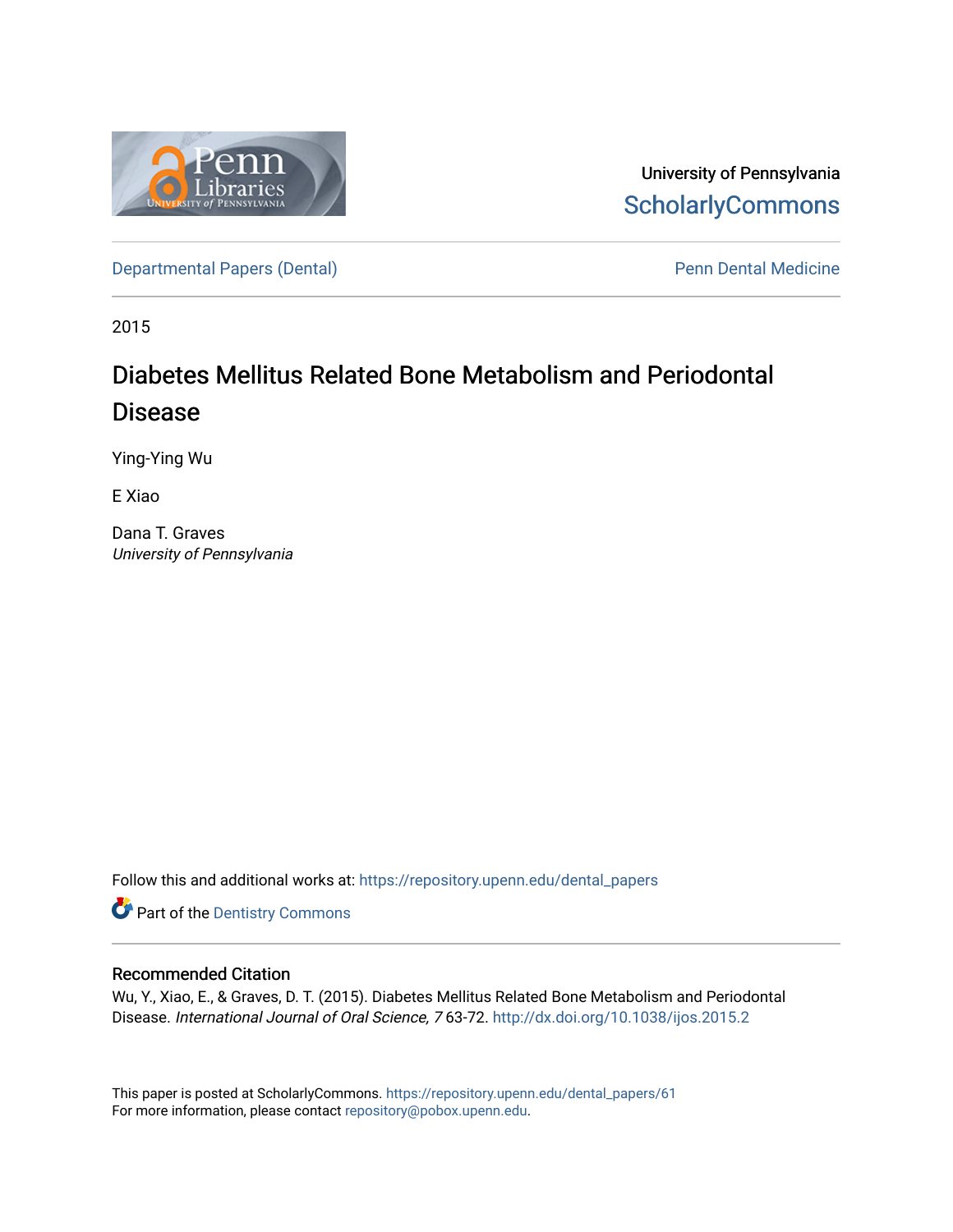## Diabetes Mellitus Related Bone Metabolism and Periodontal Disease

## **Abstract**

Diabetes mellitus and periodontal disease are chronic diseases affecting a large number of populations worldwide. Changed bone metabolism is one of the important long-term complications associated with diabetes mellitus. Alveolar bone loss is one of the main outcomes of periodontitis, and diabetes is among the primary risk factors for periodontal disease. In this review, we summarise the adverse effects of diabetes on the periodontium in periodontitis subjects, focusing on alveolar bone loss. Bone remodelling begins with osteoclasts resorbing bone, followed by new bone formation by osteoblasts in the resorption lacunae. Therefore, we discuss the potential mechanism of diabetes-enhanced bone loss in relation to osteoblasts and osteoclasts.

## Keywords

bone loss, diabetes mellitus, hyperglycemia, inflammation, osseous, osteoblast, osteoclast, periodontitis

**Disciplines** 

**Dentistry**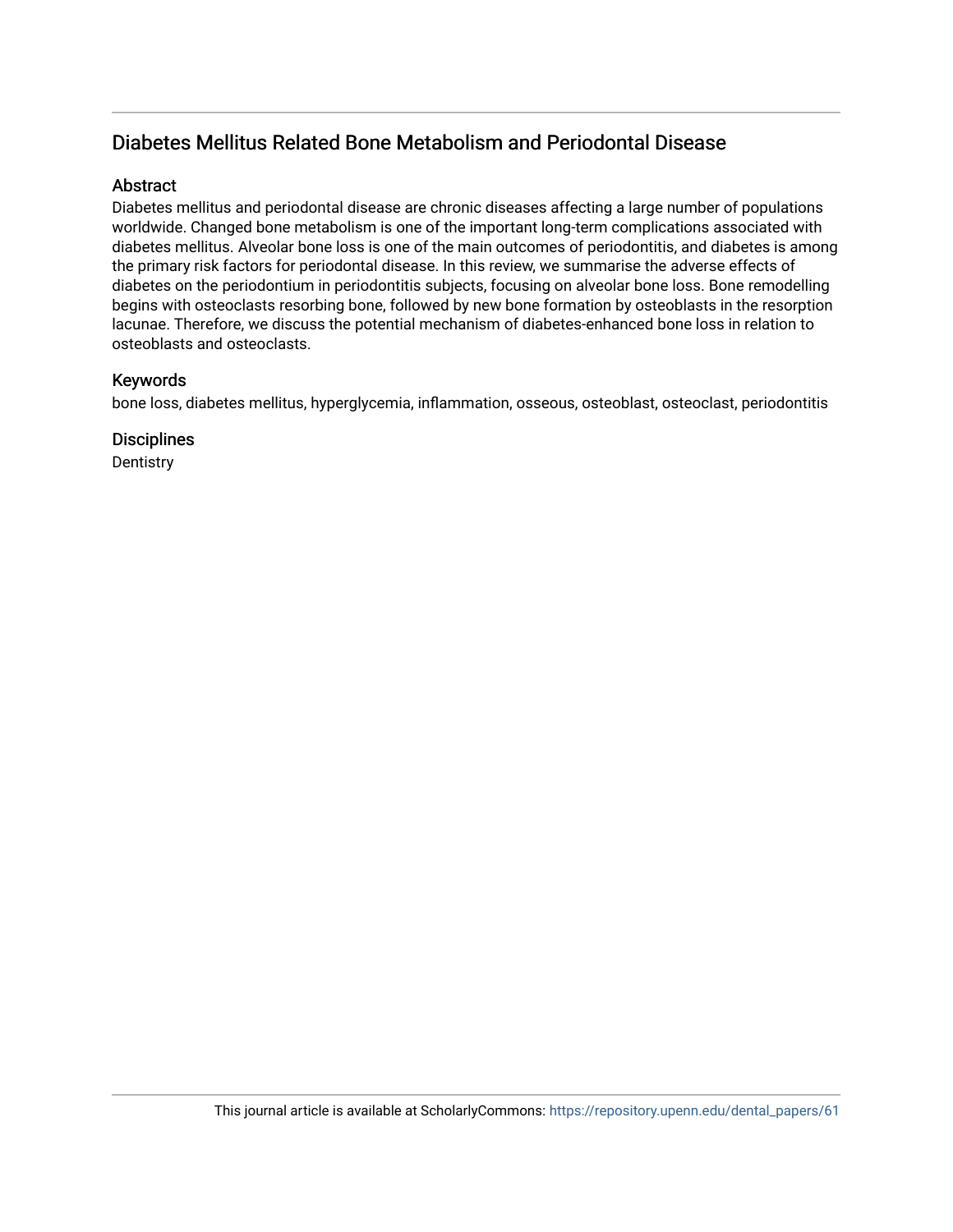## REVIEW

<www.nature.com/ijos>

# Diabetes mellitus related bone metabolism and periodontal disease

Ying-Ying  $Wu^{1,2}$ , E Xiao<sup>2,3</sup> and Dana T Graves<sup>2</sup>

Diabetes mellitus and periodontal disease are chronic diseases affecting a large number of populations worldwide. Changed bone metabolism is one of the important long-term complications associated with diabetes mellitus. Alveolar bone loss is one of the main outcomes of periodontitis, and diabetes is among the primary risk factors for periodontal disease. In this review, we summarise the adverse effects of diabetes on the periodontium in periodontitis subjects, focusing on alveolar bone loss. Bone remodelling begins with osteoclasts resorbing bone, followed by new bone formation by osteoblasts in the resorption lacunae. Therefore, we discuss the potential mechanism of diabetes-enhanced bone loss in relation to osteoblasts and osteoclasts.

International Journal of Oral Science (2015) 7, 63–72; doi:10.1038/ijos.2015.2; published 10 April 2015

Keywords: bone loss; diabetes mellitus; hyperglycemia; inflammation; osseous; osteoblast; osteoclast; periodontitis

#### DIABETES: INTRODUCTION

Diabetes mellitus is a heterogeneous group of disorders and is characterized by high blood glucose levels.<sup>1</sup> Type 1 diabetes mellitus (T1DM) results from an absolute deficiency of insulin, which is most commonly due to auto-immunological destruction of the insulinproducing pancreatic  $\beta$  cells but which can be caused by other etiologies. In type 2 diabetes mellitus (T2DM), muscle, fat and other cells become resistant to the actions of insulin. This results in the activation of a compensatory mechanism that induces  $\beta$  cells to secrete more insulin. T2DM occurs when the compensatory increase in insulin is insufficient to maintain blood glucose levels within a normal physiological range. $2-3$  By 2025, 300 million people are projected to be afflicted with diabetes worldwide, with a prevalence of  $6.4\%$ .<sup>4-5</sup> The countries with the most people suffering from diabetes by the year 2025 are predicted to be India, China and the United States. T1DM represents  $5\%$ –10% of the total number of diabetes cases worldwide<sup>6</sup> and is the main type of diabetes in youth, representing 85% or more of all diabetes cases in individuals younger than 20 years of age worldwide.<sup>7</sup> On average, males and females are equally affected with T1DM in young populations.<sup>8</sup> T2DM accounts for 90% of diabetes cases globally.<sup>4</sup> This disorder has traditionally been considered a metabolic disorder of adults; however, it has recently become more common in young adults, adolescents and occasionally, in children.<sup>9</sup>

#### PATHOGENIC MECHANISMS OF DIABETES

T1DM is a polygenic autoimmune disease that is characterized by the destruction of insulin-secreting pancreatic beta cells.<sup>10</sup> T1DM typically occurs as a consequence of a breakdown in immune regulation, resulting in an expansion of auto-reactive  $CD4^+$  and  $CD8^+$  T cells and auto-antibody-producing B lymphocytes and activation of the innate immune system, which collaborates to destroy insulinproducing beta cells.<sup>11</sup> In an animal model, CD11 $c^+$  dendritic cells and ER-MP23<sup>+</sup> macrophages are the first cells to infiltrate the pancreas of non-obese diabetic mice, at approximately 3 weeks of age. At the same time, potentially pathogenic T cells can be detected surrounding the islet, resulting in peri-insulitis.<sup>12</sup> Genetic susceptibility and environmental triggers are thought to contribute to the development of T1DM.<sup>13</sup>

T2DM is a metabolic disorder that is characterized by hyperglycemia and altered lipid metabolism, which is caused by the inability of islet  $\beta$  cells to secrete adequate insulin in response to varying degrees of insulin resistance caused by over-nutrition, inactivity or obesity. Metabolic defects that contribute to the development of T2DM include an inability of islet  $\beta$  cells to compensate for high glucose levels that are associated with excess food intake, increased glucagon secretion and reduced incretin response, impaired expansion of subcutaneous adipose tissue, hypoadiponectinaemia, inflammation of adipose tissue, increased endogenous glucose production and the development of peripheral insulin resistance.<sup>14</sup> Chronic caloric excess is the primary pathogenic event that drives the development of type 2 diabetes in genetically and epigenetically susceptible individuals.<sup>15-16</sup>

## PATHOGENIC CHANGES IN BOTH T1DM AND T2DM

Hyperglycemia

Hyperglycemia is due to impaired insulin secretion in T1DM and insulin resistance in T2DM. Beta cell destruction in T1DM and inadequate expression of glucose transporter 2 in T2DM are thought to contribute to hyperglycemia.<sup>17</sup> Several pathways are thought to exhibit increased activity under hyperglycemic conditions and to contribute to oxidative stress via the polyol pathway,<sup>18</sup> the hexosamine

<sup>1</sup>State Key Laboratory of Oral Diseases, West China Hospital of Stomatology, Sichuan University, Chengdu, China; <sup>2</sup>School of Dental Medicine, University of Pennsylvania, Philadelphia, USA and <sup>3</sup>Department of Oral and Maxillofacial Surgery, Peking University School and Hospital of Stomatology, Beijing, China Correspondence: Dr DT Graves, School of Dental Medicine, University of Pennsylvania, Philadelphia PA 19104, USA E-mail: dtgraves@dental.upenn.edu

Accepted 24 November 2014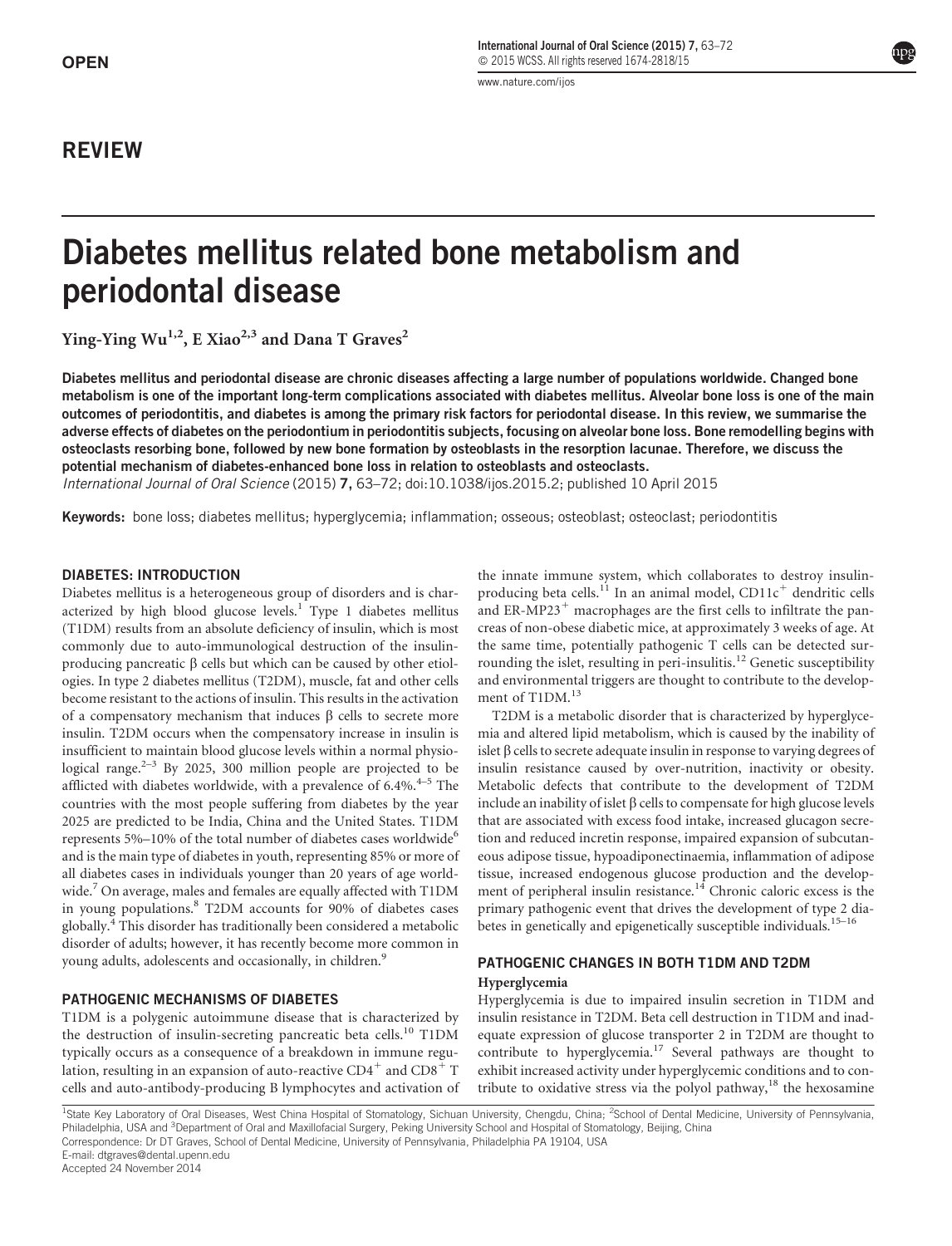pathway  $19-21$  and activator of protein kinase C.<sup>22</sup> Hyperglycemia also leads to greater activation of the pro-inflammatory transcription factor, nuclear factor-kappa B (NF-KB), by protein kinase C in vitro.<sup>19</sup> Hyperglycemia also results in the oxidation of sorbitol by  $NAD^+$ , thereby increasing the cytosolic NADH:NAD<sup>+</sup> ratio and consequently inhibiting glyceraldehyde-3-phosphate dehydrogenase activation.

#### Advanced glycation end products

Advanced glycation end products (AGEs) are formed by the nonenzymatic reaction of glucose and other glycating compounds that are derived from glucose and increased fatty acid oxidation. Intracellular hyperglycemia is the primary initiating event in the formation of both intracellular and extracellular AGEs.<sup>23</sup> AGEs are derived from the intracellular auto-oxidation of glucose to glyoxal,<sup>24</sup> decomposition of the Amadori product (glucose-derived 1-amino-1 deoxyfrutose lysine adducts) and fragmentation of glyceraldehade-3 phosphate and dihydroxyacetone phosphate to methylglyoxal.<sup>25</sup> These reactive intracellular dicarbonyls (glyoxal, methylglyoxal and 3-deoxyglucosone) react with the amino groups of intracellular and extracellular proteins to form AGEs. Intracellular proteins that are modified by AGEs exhibit altered function. Extracellular matrix components that have been modified by AGE precursors interact abnormally with other matrix proteins and their receptors on cells. Several AGE receptors are linked to increased inflammation, including receptor for AGE (RAGE). Proteins can be structurally modified by glycosylation, thereby affecting their function. Alternatively, AGE binding to AGE receptors can induce the production of reactive oxygen species, the production of inflammatory cytokines such as tumour necrosis-alpha (TNF- $\alpha$ ), and the activation of NF- $\kappa$ B.<sup>26</sup>

#### Lipotoxicity

Due to the presence of long-chain free fatty acids in the plasma, lipotoxicity is often increased in states of insulin resistance, thereby impairing  $\beta$ -cell secretory function  $27-28$  and contributing to  $\beta$ -cell apoptosis  $29-30$  and insulin resistance.<sup>31</sup> Muscle cells and hepatocytes are negatively affected by excessive amounts of fatty acids, which cause increased ceramide accumulation, activate inflammatory pathways, and increase the release of reactive oxygen species (ROS) and enhance apoptosis.<sup>32</sup>

#### Oxidative stress

Oxidative stress is central to the development of insulin resistance and diabetic complications.33–34 Oxidative stress plays a critical role in diabetic complications. Hyperglycemia leads to the overproduction of superoxides in mitochondria. This increase in superoxide production activates several pathways that contribute to diabetic complications, including polyol pathway flux, increased AGE formation and RAGE expression, and activation of protein kinase C and the hexosamine pathway.<sup>18</sup> Inflammation induced by increased intracellular ROS also contributes to diabetic complications.<sup>35</sup> After ROS, are created, they deplete cellular antioxidant defences, rendering the affected cells and tissues more susceptible to oxidative damage.<sup>36</sup> It has been shown that ROS not only play a role in the destruction of cells and tissues but also function as intracellular second messengers that regulate signal transduction cascades and gene expression. Oxidative stress can also induce the activation of multiple serine kinases, which impair the capacity of insulin to stimulate protein kinase B activation and glucose transport. NF-kB, p38 MAPK and the JNK/SAPK pathway are sensitive to oxidative stress, which is linked to impaired insulin action and the development of the late diabetic complications.<sup>33</sup>

Neutrophils play a crucial role in several autoimmune diseases, such as systemic lupus erythematosus and rheumatoid arthritis. Some studies have noted the involvement of neutrophils in T1DM; a mild neutrophil reduction has been associated with T1DM subjects;<sup>37–38</sup> however, neutrophil counts in T2DM patients are normal. $37$  The reduction in circulating neutrophils that is observed in T1DM might be due to impaired neutrophil differentiation and output from bone marrow, increased neutrophil apoptosis or anti-neutrophil-specific antibodies, and increased recruitment into tissues.<sup>39</sup> The functional alteration of mononuclear phagocytes has also been reported in diabetic subjects, including altered superoxide  $\left( \mathrm{O_2}^- \right)$  production, defective chemotaxis, and phagocytosis.<sup>40</sup> A study has shown that infiltrating monocytes in T1DM subjects spontaneously secrete pro-inflammatory cytokines, which are known to induce and expand Th17 cells.<sup>41</sup> Evidence also shows that the classically activated macrophages initiate insulitis and b-cell death in T1DM subjects and play a role in insulin resistance in T2DM by triggering an inflammatory response. In contrast, alternatively activated macrophages exert a protective effect in DM by attenuating tissue inflammation.<sup>42</sup>

#### Pro-inflammatory factors

Adipose tissue appears to be a major site for inflammatory mediator production as a result of cross-talk between adipose cells, macrophages, and other immune cells that infiltrate the expanding adipose tissue.<sup>43</sup> Inflammatory mediators might play a dual role in T2DM, contributing to hyperglycemia-induced insulin resistance and contributing to diabetic complications.<sup>44</sup> Pro-inflammatory factors, such as tumor necrosis factor (TNF)- $\alpha$ , interleukin (IL)-1 $\beta$ , IL-6 and IL-18, are reportedly increased in diabetes mellitus and contribute to insulin resistance by both JNK and the IKK $\beta$ /NF- $\kappa$ B pathway.<sup>45–46</sup> Enhanced production of inflammatory cytokines is thought to contribute to insulin resistance and the destruction of beta cells in the pancreas and is thought to be a major factor in the development of diabetic complications.  $47-48$ 

#### Anti-inflammatory factors

The role of pro-inflammatory cytokines in the destruction of pancreatic  $\beta$  cells and the development of T2DM has been investigated; however, our knowledge about anti-inflammatory proteins is rather limited, and an imbalance between pro- and anti-inflammatory cytokines might be essential for the development of DM.<sup>49-50</sup> IL-1 receptor antagonist is a naturally occurring anti-inflammatory antagonist of the IL-1 family of pro-inflammatory cytokines.<sup>51</sup> Evidence shows that blocking IL-1 $\beta$  signals reduces the expression of inflammatory cytokines, and IL-1 receptor antagonist improves glycemic control and counteracts  $\beta$ -cell destruction.<sup>52</sup> Acting as a hormone with anti-inflammatory insulin-sensitizing properties, adiponectin reportedly associates with a decrease in the risk of T2DM.<sup>53</sup> However, increased circulating levels of adiponectin are found in T1DM patients, this might be explained by the dependence of T2DM on insulin resistance.<sup>50</sup>

#### COMPLICATIONS OF DIABETES

T1DM and T2DM have many possible long-term complications. Epidemiological studies indicate that the severity of diabetic complications is generally proportional to the degree of hyperglycemia.<sup>5</sup>

#### Macrovascular complications

The injurious effects of diabetes on the vascular system are traditionally divided into macrovasular and microvascular complications.<sup>55</sup> Evidence suggests that diabetic patients are three times more likely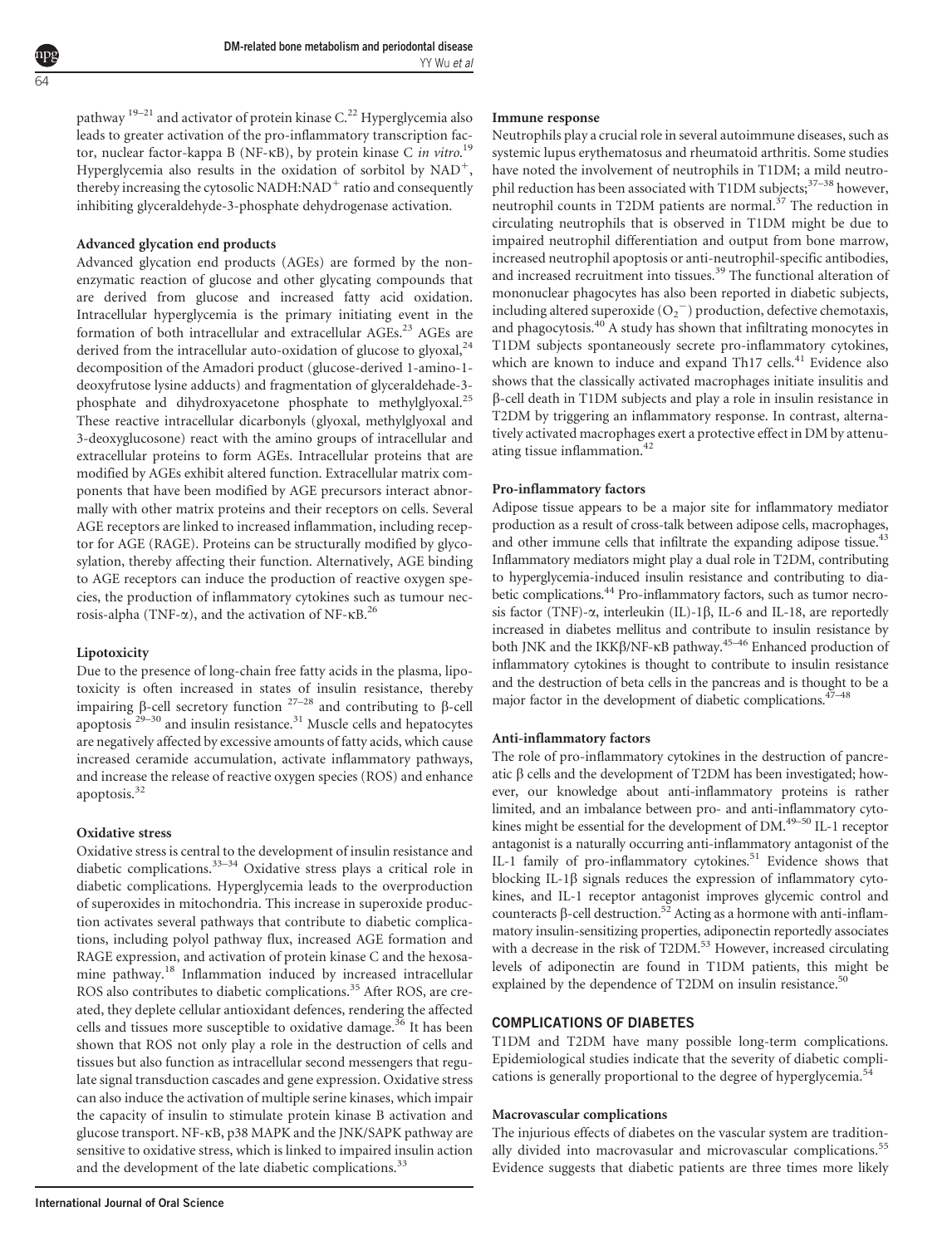to suffer cardiovascular events than are non-diabetic subjects.<sup>56</sup> Cardiovascular disease is the most common cause of death in diabetic patients.<sup>57</sup> The central pathological mechanism in macrovascular disease is atherosclerosis. Atherosclerosis is thought to result from chronic inflammation of the arterial wall in the peripheral or coronary vascular system. One mechanism is the stimulation of lipid oxidation of low-density lipoprotein in diabetes mellitus, which accumulates in the endothelial wall of arteries.

### Microvascular complications

High serum glucose levels affect endothelial cells that line blood vessels and cause the basement membrane to become thicker and less effective.<sup>58</sup> Microvascular complications are a significant part of diabetic retinopathy, nephropathy and neuropathy.<sup>59</sup> Diabetes-enhanced TNF induces the loss of microvascular endothelial cells and pericytes by activating the transcription factor FOXO1.<sup>60–61</sup>

### Retinopathy

Diabetic retinopathy is clinically classified into non-proliferative and proliferative disease stages. Only intraretinal microvascular changes are present in non-proliferative diabetic retinopathy, whereas new blood vessels are formed on the retina or on the optic disk in proliferative diabetic retinopathy.<sup>62</sup> Diabetic retinopathy is characterized by several common and unique features, including thickening of the vascular basement membrane, pericyte and endothelial cell death, microaneurysms, vascular occlusion and pathological neovascularisation, which advance to retinal haemorrhage, retinal detachment, and vision loss.<sup>63</sup> TNF has been shown to play an important role in stimulating the early events of diabetic retinopathy.<sup>60</sup>

## Neuropathy

Diabetic neuropathy is characterized by progressive neuronal loss, demyelination, and impaired nerve regeneration, with ultimate nerve fibre dysfunction.<sup>62</sup> Diabetic neuropathy can affect sensory, motor and autonomic nerve fibres in any part of the body.64 Although diabetic neuropathy has been widely studied for over 20 years, the pathogenesis of this disease remains unclear; diabetic neuropathy is thought to result from the diabetic microvascular injury of small blood vessels that supply nerves, as well as oxidative injury, AGEs and insulin deficiency.<sup>65</sup>

## Nephropathy

Hyperglycemia induces cellular changes in various kidney cell types. Nephropathy is a progressive kidney disease that is caused by the angiopathy of capillaries in the kidney glomeruli and is characterized by glomerular hypertrophy, thickening of basement, tubular and glomerular membranes and the accumulation of extracellular matrix in these membranes; these changes finally cause tubulointerstitial and glomerular fibrosis and sclerosis.<sup>66</sup> AGEs, hyperglycemia and vascular inflammation are thought to cause these pathogenic changes. $67-68$ 

## DIABETES-RELATED BONE DISEASES

In addition to the complications mentioned above, diabetes affect bone metabolism. A considerable amount of evidence has accumulated indicating that metabolic and endocrine alterations caused by diabetes affect bone quantity and quality over the last decades of life.<sup>69</sup>

## Increased fracture risk

T1DM and T2DM are associated with higher fracture risk. A large case control study in Denmark reported a relative risk for any site fracture of 1.9.70 The relative risk of hip fracture is estimated as 6.9 in T1DM

patients and as 1.38 in T2DM patients.<sup>71</sup> Women with T2DM have a threefold higher risk of vertebral fracture compared to women who are non-diabetic.<sup>72</sup> In the women's health initiative study, the risk of proximal humerus, foot, and ankle fractures was found to be higher among women with type 2 diabetes than among healthy controls.<sup>73</sup>

#### Changed bone mineral density

Bone mineral density (BMD) is reduced in T1DM.72,74 Decreased BMD and diabetic vascular complications are associated with an increased risk of fractures. In T2DM, BMD is equal or increased according a meta-analysis, $71$  but the fracture risk is increased despite this increase in BMD.<sup>75</sup> The paradoxical increase in fracture rate in patients with T2DM with increased BMD might result from an increased rate of falling.<sup>76</sup> In addition, decreased bone formation with decreased bone quality is thought to contribute to a higher fracture risk in T2DM. Rodent models also support the hypothesis that diabetic bone has reduced mechanical strength, regardless of bone density.<sup>77</sup>

#### Lower bone turnover rate

Decreased bone turnover rate might explain the increased bone fragility in patients with diabetes. Older bone is not replaced by new bone with decreased bone turnover rate, thus decreasing bone mechanical strength. This is reflected in studies indicating that diabetic patients exhibit decreased osteoblast activity.<sup>78</sup> Low bone turnover accompanied by reduced mineral content was found in T1DM models.<sup>79</sup> Leptin receptor-deficient mice, a T2DM model, also exhibit decreased bone turnover.80–81 The impact of diabetes on bone resorption has yielded contradictory findings, with some studies indicating increased osteoclast activity under perturbation.<sup>82-83</sup>

#### Delayed fracture healing

Fracture healing is delayed in diabetic patients. A study of 5 966 cases of hip fracture in patients with diabetes reported that these patients required longer in-hospital stays.<sup>84</sup> Moreover, diabetic patients undergoing ankle fusing procedures exhibit an increased incidence of nonunion outcomes (from 27% to 38%).<sup>85</sup> In diabetic mice that were fed a high fat diet, fracture calluses were significantly smaller and had markedly increased adiposity.<sup>86</sup> In streptozotocin-induced diabetic mice, fracture calluses exhibited reduced bone formation, which was associated with premature cartilage resorption.<sup>87</sup>

#### POTENTIAL MECHANISMS BY WHICH DIABETES AFFECTS BONE

Bone formation and resorption affect bone, and diabetes mellitus affects both bone formation and resorption.

## Effect of diabetes on osteoblasts

Diabetes has a significant effect on osteoblasts. It has consistently been noted that diabetes causes a reduction in the number of bone-forming cells.<sup>88</sup> One of the mechanisms through which diabetes affects osteoblasts is increased apoptosis. For example, AGEs induce osteoblast apoptosis through the MAP kinase pathway.89 Diabetes also interferes with bone formation by reducing the expression of transcription factors that regulate osteoblast differentiation.<sup>90</sup> In rat models of T1DM and T2DM, osteoblasts exhibit lower alkaline phosphatase activity and mineralized matrix formation.<sup>91–92</sup> When AGEs are applied to wounds in normal animals, the rate of healing is reduced by half, suggesting that AGEs, which are present at higher levels in diabetes, contribute to impaired bone healing. $93$  In addition, the receptor for AGEs, RAGE, is expressed at higher levels in osteoblasts in diabetic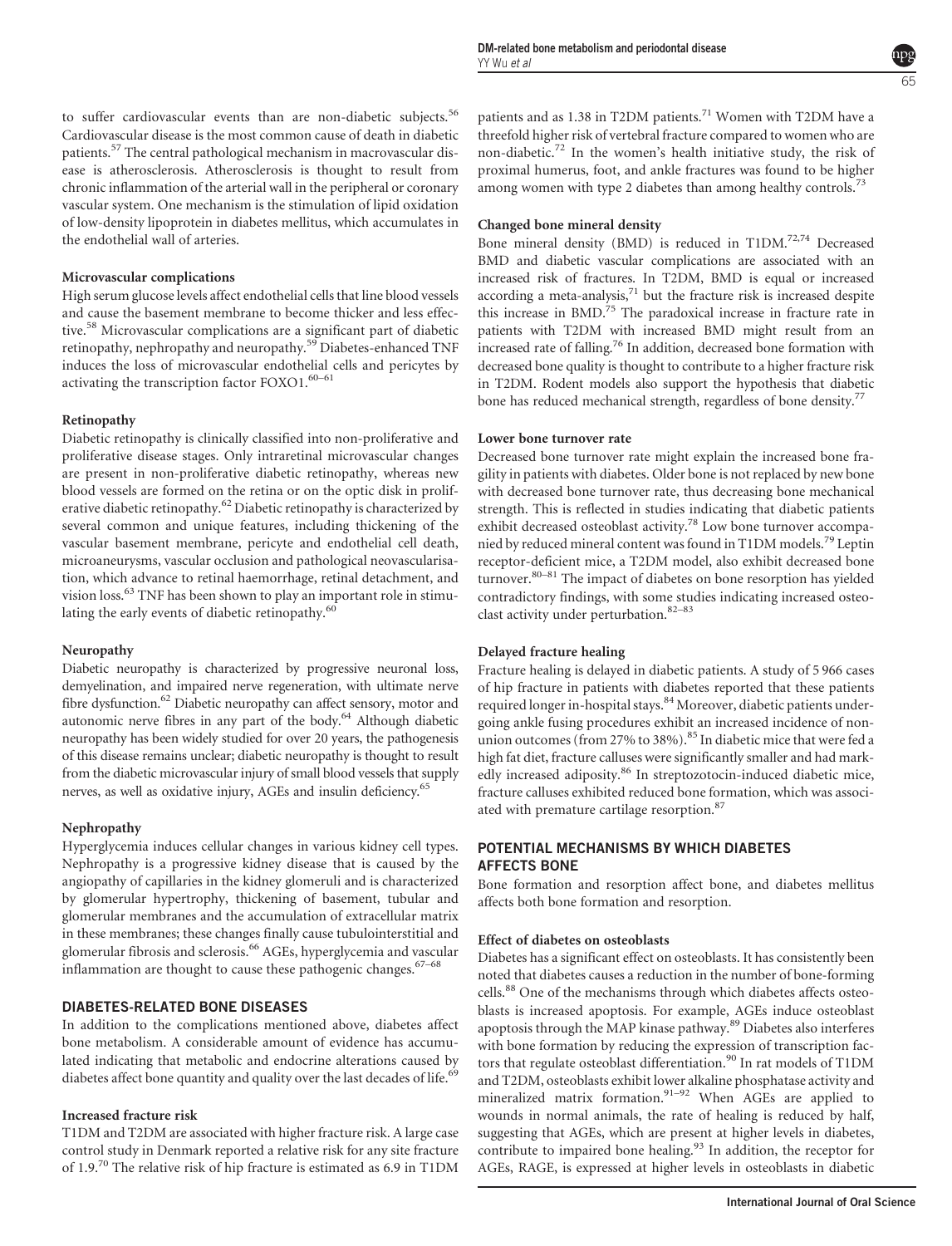conditions, thus rendering diabetic animals even more sensitive to the effects of AGEs.<sup>93</sup>

66

Inflammation also has a significant effect on bone.<sup>94</sup> Elevated levels of inflammatory mediators, particularly TNF, are among the striking features of diabetes.<sup>95</sup> Diabetic animals exhibit higher levels of TNF in bone, and enhanced TNF levels are associated with reduced bone healing. Thus, diabetes-enhanced TNF contributes to an increase in bone cell apoptosis, which reduces osseous healing.<sup>96</sup> Moreover, diabetes causes a more than two-fold induction of more than 70 genes that directly or indirectly regulate apoptosis during inflammationinduced bone injury and that significantly enhance caspase-8, -9 and -3 activity.<sup>97</sup> A significant effect on bone, which was induced by cell death in diabetic animals, was shown by treating mice with a pancaspase inhibitor. Treatment with this inhibitor increased the number of bone-lining cells and enhanced new bone formation.<sup>97</sup> Profiling of mRNA expression during diabetic fracture indicates that gene sets that are related to apoptosis are significantly upregulated.<sup>98</sup> The increased expression of apoptotic genes is associated with elevated TNF-a levels, increased chondrocyte apoptosis and increased activity of the proapoptotic transcription factor, FOXO1. Inhibition of TNF significantly reduces each of these effects in diabetic fracture healing but has little effect in normoglycemic mice.<sup>98</sup>

Mesenchymal stem cells represent a precursor pool of osteoblasts, which are bone-forming cells. Inflammation, which is elevated in diabetic bone healing,<sup>96</sup> has a significant effect on reducing mesenchymal stem cell (MSC) differentiation.<sup>99</sup> Inflammation affects MSC through the induction of NF-kB activation. Increased NF-kB activity interferes with wnt-stimulated MSC differentiation by increasing beta-catenin degradation.<sup>100</sup> Moreover, TNF suppresses Osx promoter activation,<sup>101</sup> thus interfering with the differentiation of MSCs to osteoblasts because osterix is required during the early steps of differentiation. AGEs also inhibit MSC differentiation. One mechanism by which this occurs involves the upregulation of ROS by AGEs in MSCs, leading to a decrease in MSC differentiation.<sup>102–103</sup> In human mesenchymal stem cells and mouse stromal ST2 cells, AGEs suppress the osteogenic differentiation of both cell types by increasing TGF- $\beta$  expression.<sup>104</sup> In a T2DM mouse model, the diabetic mouse has fewer MSCs, and these MSCs exhibit poor ability to target the injury site.<sup>105</sup> In a T1DM rat, more numerous apoptotic cells were present in hyperglycemic bone marrow, and the size of the osteoprogenitor pool was significantly reduced.92 Thus, elevated levels of TNF and the effects of AGEs might interfere with the production of osteoblasts that are formed by inhibiting the differentiation of MSC to osteoblasts.

#### Effect of diabetes on osteoclasts

Human studies of diabetes mellitus generally indicate that osteoclastogenesis is enhanced. Humans with T2DM exhibit increased circulating levels of tartrate-resistant acid phosphatase, which is indicative of increased osteoclast activity.<sup>82</sup> In patients with T1DM or T2DM, poor glycemic control leads to increased bone resorption and bone loss.<sup>78</sup> In patients with T2DM, levels of the bone resorption marker tartrateresistant acid phosphatase are increased in serum, indicating increased osteoclastic function, which might be due to the diabetic polyol pathway.<sup>106</sup> However, some studies indicate that bone resorption markers are decreased in individuals with  $\mathrm{T2DM}^{107}$ 

Animal studies generally indicate that osteoclast activity is increased in diabetic patients.<sup>108–109</sup> In streptozotocin-induced T1DM rats, cathepsin K expression is elevated compared to a control group, indicating increased osteoclast activity.<sup>110</sup> In T2DM rats, osteoclastic bone resorption is enhanced compared to normoglycemic controls.<sup>111</sup> In

diabetic mice, TNF-a, macrophage-colony stimulating factor, receptor activator of nuclear factor kappa-B ligand (RANKL) and vascular endothelial growth factor-A are upregulated; this upregulation can directly promote osteoclast differentiation and activation. 87,112 Patients with T2DM exhibit elevated mitochondrial ROS levels, which promote RANKL-mediated osteoclast differentiation and function.<sup>113</sup> Increased fatty acid levels in patients with diabetes mellitus can induce osteoclastogenesis by TNF-a. <sup>114</sup> T2DM mice exhibited enhanced osteoclast formation in response to M-CSF and RANKL.<sup>82</sup> In vitro studies suggest that hyperglycemia predisposes patients to increased osteoclast formation.<sup>115</sup> AGEs might also increase osteoclast activity.<sup>116</sup> Mice that lack the receptor for AGE, RAGE, exhibit increased bone mass and decreased osteoclast numbers compared to wild-type mice,<sup>117</sup> supporting the concept that AGEs contribute to osteoclast formation in patients with diabetes.

#### PERIODONTAL DISEASE: INTRODUCTION

Periodontitis is one of the most widespread oral diseases and is characterized by the loss of connective tissues within the periodontium and the destruction of alveolar bone support.<sup>118–119</sup> Severe periodontitis, which can result in tooth loss, is found in 5%–20% of most adult populations worldwide. The latest data from the 2009 and 2010 National Health and Nutrition Examination Survey cycle estimates that over 47% American adults have had periodontitis.<sup>120</sup> An epidemiology study shows that almost 25% of adults in Australia aged 35–54 years have moderate or severe periodontitis, and 34% of 30- to 39 year-old adults living in Pomerania have periodontitis.<sup>121</sup> Children and adolescents can have any of the several forms of periodontitis, such as aggressive periodontitis, chronic periodontitis and periodontitis as a manifestation of systemic diseases.<sup>122</sup> However, estimates of the global prevalence of periodontitis differ based on the distribution of the disease and the methodologies used to assess it.<sup>123</sup>

#### PATHOGENIC MECHANISMS OF PERIODONTAL DISEASE

#### Microorganisms

The chronic inflammatory condition of periodontitis is induced by pathogenic biofilms or dental plaque, which accumulates on the tooth surface. Over 500 bacterial species have been detected in periodontal plaque; however, the composition of the causative bacterial species is still under debate.<sup>123–126</sup> 'Red complex' Gram-negative bacteria, comprising Porphyromonas gingivalis, Tannerella forsythia and Treponema denticola, have been proposed as the primary aetiological agents of periodontitis.<sup>127</sup> Recent studies have identified Filifactoralocis and many species of *Spirochetes* as being closely linked to periodontitis.<sup>128</sup> As the best characterized periopathogen, P. gingivalis is a minor constituent of the total microbiota but can trigger changes in the amount and composition of the oral commensal microbiota that can disrupt homeostasis and cause inflammatory periodontal bone loss.<sup>129</sup> Grampositive bacterial and oral commensal bacteria might also play a significant role in the development of periodontitis  $128,130-131$ .

Modern high-throughput techniques indicate that the subgingival microbial profiles from periodontitis patients differ according to age, pocket depth, gender and race.<sup>128,132–133</sup> Interestingly, bacteria community diversity has been shown to increase with a history of periodontitis, which runs counter to most bacterial infectious processes, which are generally associated with decreased diversity.<sup>128</sup>

#### Host response

Although bacteria are necessary for periodontal disease to occur, a susceptible host is also needed.<sup>123</sup> The inflammatory process occurring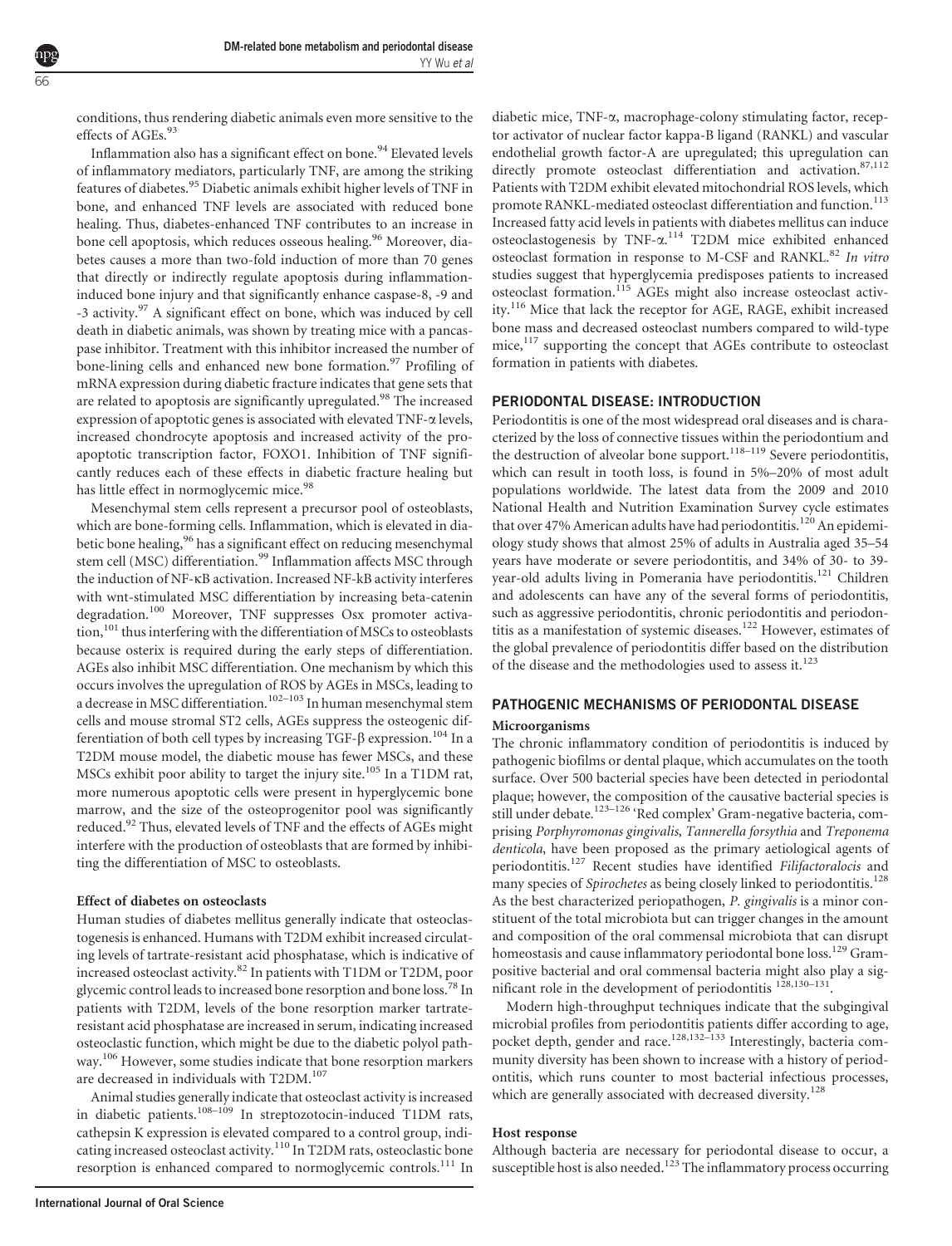in periodontitis is characterized by the infiltration of leukocytes, which limit the level of bacterial invasion and can be harmful to the periodontal tissue.<sup>134</sup> Periodontal ligament and bone destruction is thought to be caused by a disruption of the homeostatic balance between the host response and bacteria, which causes inflammation in close proximity to bone.129,134–135 The process is thought to involve the host immune response to bacterial infection through the stimulation of osteoclastogenic factor production by immune cells, which then help to cause the periodontitis-related bone loss. Our laboratory has recently shown that the production of factors by osteoblasts and osteocytes also contributes to osteoclast formation and activity in periodontal disease (unpublished data). Evidence that the host response plays a critical role has also shown by studies in which treatment with a prostaglandin inhibitor reduced periodontitis-related bone loss<sup>136</sup> and studies involving the inhibition of inflammatory cytokines, such as IL-1 and TNF.<sup>137–138</sup> Thus, periodontitis is a complex disease in which multiple causal risk factors play simultaneous and interactive roles; these risk factors include the immune-inflammatory status and genetic background of individuals, and the presence of environmental stressors and/or systemic diseases, such as diabetes.<sup>139-141</sup>

#### Effects of diabetes on periodontitis

Diabetes and chronic periodontitis are chronic diseases that have long been considered to be biologically linked.<sup>142–143</sup> In fact, diabetes is one of the primary risk factors for periodontitis.<sup>144–145</sup> Cross-sectional and longitudinal studies identified that the risk of periodontitis is approximately 3–4 times higher in people with diabetes than in non-diabetic subjects.<sup>144</sup> Periodontitis was found in 57.9% of T1DM patients and in 15.0% in controls without diabetes.<sup>146</sup> In another study on the periodontal status in children and adolescents with T1DM, a prevalence of 20.8% of gingivitis and 5.9% of periodontitis was observed.<sup>147</sup> Patients with T2DM were also at higher risk of having severe forms of periodontitis compared with non-diabetic subjects.<sup>148</sup> A study in African Americans found that 70.6% of patients with T2DM had moderate periodontitis, and 28.5% had a severe form of the disease; this value is significantly higher than the prevalence of 10.6% among control subjects without diabetes.<sup>149</sup> A direct relationship exists between the level of glucose control and the severity of periodontitis.<sup>146,150</sup> The odds ratios of T2DM with periodontal destruction in comparison to nondiabetics are 1.97, 2.10 and 2.42 in well, moderately and poorly controlled diabetics, respectively.<sup>151</sup>

#### EFFECTS OF DIABETES ON PERIODONTIUM TISSUES

#### Gingiva/gingivitis

Periodontitis is preceded by various stages of gingival inflammation, which are referred to as gingivitis. The prevalence of gingivitis in children and adolescents with T1DM is nearly twice that observed in children and adolescents without diabetes.<sup>152</sup> Evidence shows that the gingival index was 1.54 in a 5- to 9-year-old diabetic group and 1.14 in the control group; however, in the corresponding 10- to 14-year-old group, the gingival index was 1.98 in diabetic subjects and 1.17 in control subjects.<sup>153</sup> Furthermore, gingival bleeding index is significantly correlated with age and the level of glycosylated haemoglobin.<sup>154</sup> Similarly, the rates of gingival inflammation in adults with T2DM are higher than those in adults without diabetes. Nearly 64% of patients with T2DM have gingivitis; however, only 50% of subjects without diabetes have the disease.<sup>152</sup> The degree of metabolic control of diabetes is an important factor in the development and progression of gingivitis; good control significantly reduces the prevalence of gingivitis.<sup>155–156</sup> In animal models, diabetes leads to the increased production of TNF in the epithelium and connective tissue.<sup>157</sup> Periodontal infection causes an increase in epithelial cell and connective tissue fibroblast apoptosis, which is significantly enhanced by diabetes through a caspase-3-dependent mechanism.<sup>157</sup> This is significant because increased diabetes-enhanced inflammation and apoptosis are thought to negatively impact the gingiva by causing a loss of epithelial barrier function and inhibiting repair processes.<sup>158–159</sup> Animal studies have demonstrated that high levels of TNF- $\alpha$  can stimulate the expression of pro-apoptotic genes, which induce apoptosis.<sup>96,160</sup> In vivo studies have demonstrated that the inhibition of TNF- $\alpha$  reduces connective tissue cell apoptosis.<sup>161</sup>

#### Periodontal ligament/loss of attachment

Periodontitis involves the loss of tooth-supporting structures comprising connective tissue attachment and bone. A statistically significant association is observed between diabetes and loss of attachment, and the level of glycemic control is an important determinant of this relationship.<sup>146,162</sup> The odds ratio of T1DM patients with attachment loss is 3.84 compared with non-diabetic subjects.<sup>163</sup> In addition, more than 25% of T1DM patients with poor metabolic control exhibit sites with clinical attachment loss of  $\geq 5$  mm, compared with 10% of subjects with good metabolic control.<sup>152</sup> Subjects with T2DM also exhibit a significantly higher number of sites with clinical attachment loss of  $\geq$ 3 mm as well as loss of  $\geq$ 5 mm. Furthermore, the prevalence of sites with moderate to severe attachment loss is proportional to the duration of diabetes.<sup>150,164</sup>

#### Alveolar bone/loss of bone

Diabetes potentiates the severity of periodontitis and accelerates bone resorption. The percentage of sites with bone loss in poorly controlled T1DM individuals is 44% compared to 28% and 24% in well-controlled and non-diabetic subjects, respectively.<sup>165</sup> Animal studies also demonstrate that alveolar bone loss in rats with STZ-induced T1DM with periodontitis was threefold higher than in normal rats.<sup>166–167</sup> The risk and degree of alveolar bone loss is positively correlated with lack of metabolic control.<sup>168-169</sup>

#### MECHANISMS OF DIABETES ENHANCED PERIODONTAL BONE LOSS

The process of bone remodelling starts with the resorption of bone by osteoclasts, followed by new bone formation by osteoblasts in the resorption lacunae. Under physiological conditions, these two activities are coupled; however, the two processes are uncoupled in pathological processes.<sup>118,134</sup> Diabetes affects osteoclast and osteoblasts in the periodontium in different ways, such as by increasing the expression of inflammatory mediators and RANKL/osteoprotegerin (OPG) ratios and by enhancing the levels of AGEs and ROS (Figure 1).

#### Effect of diabetes on osteoclasts in periodontitis

Diabetes has been shown to enhance osteoclast formation in inflamed areas. Rats with T2DM exhibit a two- to four-fold increase in osteoclast number after bacterial infection by oral inoculation of a periodontal pathogen ligature that induces periodontitis compared with control rats.<sup>111,157,170</sup> Rats with T1DM and periodontitis also exhibit a two- to four-fold increase in the number of osteoclasts compared to non-diabetic rats with periodontitis.<sup>171</sup>

A higher degree of inflammation and a more persistent inflammatory response following periodontitis are reported in rats with T1DM and T2DM in response to the same inoculation of periodontal pathogen.172–173 Diabetes impairs the resolution of periodontal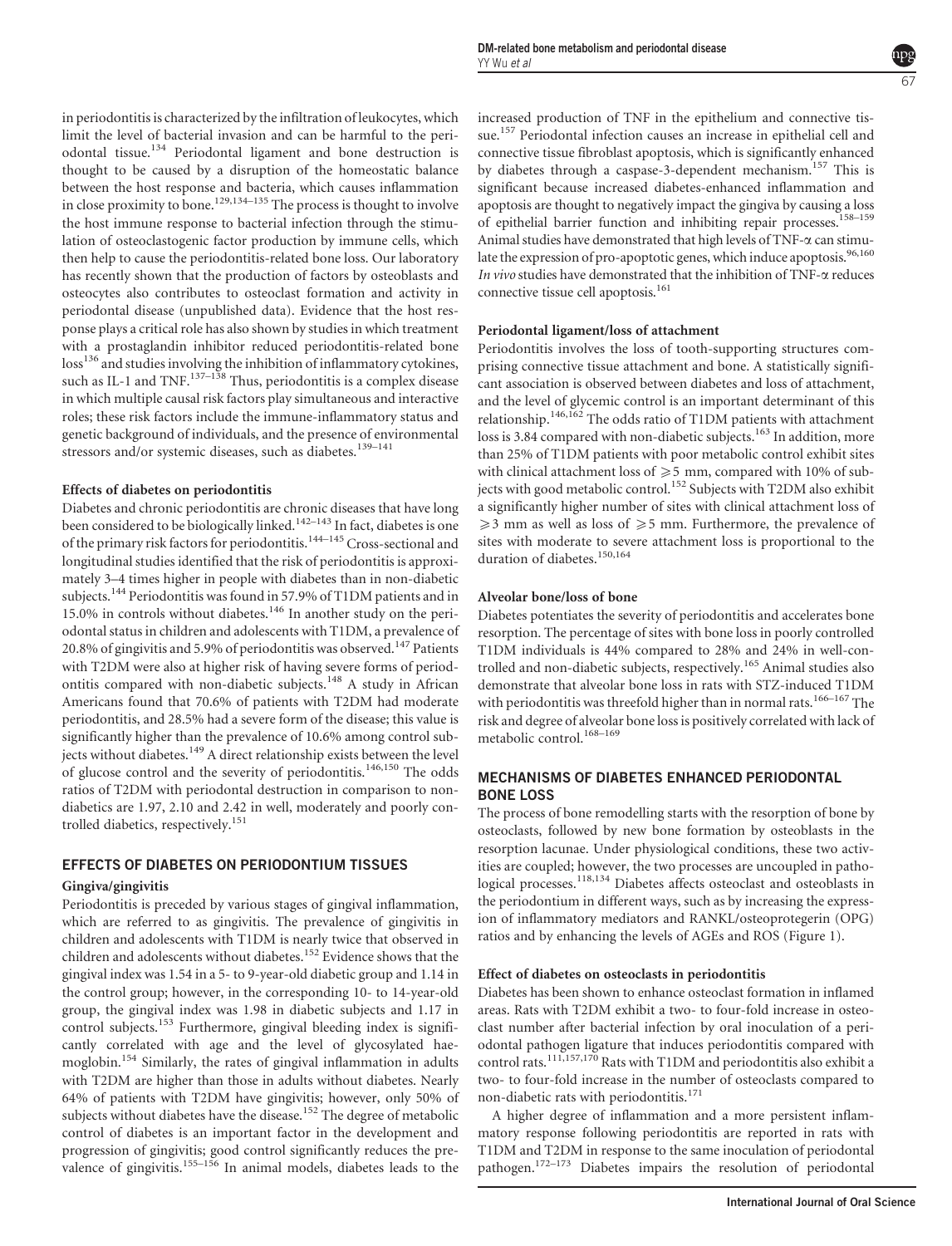

Figure 1 A potential mechanism of diabetes-related alveolar bone loss in periodontal disease. Diabetes increases the RANKL/OPG ratios and enhances the expression level of AGEs, ROS and inflammatory mediators, which induce osteoblast apoptosis and osteoclastogenesis. This cascade of events contributes to both increased bone resorption and reduced reparative bone formation leading to greater alveolar bone loss in periodontal disease that is caused by bacterial pathogens. AGE, advanced glycation end product; IL, interleukin; OPG, osteoprotegerin; PDL, periodontal ligament; RANKL, receptor activator of nuclear factor kappa-B ligand; ROS, reactive oxygen species; TNF, tumor necrosis factor.

inflammation. The importance of resolving inflammation has been demonstrated by treating animals with periodontitis with resolvins $174$ or by treatment of diabetic animals with TNF inhibitors.<sup>160,170</sup> Diabetes-enhanced TNF has been shown to prevent the downregulation of genes that are associated with host defence, apoptosis, cell signalling and activity, and coagulation/homeostasis/complement.<sup>175</sup> Similarly, patients with periodontitis and diabetes were found to have significantly higher levels of local inflammatory mediators such as IL-1 $\beta$ , TNF- $\alpha$  and prostaglandin E<sub>2</sub>, which result in more prolonged osteoclast formation and activity.<sup>176</sup> Enhancement of IL-17 and IL-23 in periodontitis in subjects with T1DM and overexpression of IL-1 $\beta$ and IL-6 in patients with T2DM have been reported; and these conditions result in osteoclastogenesis and a prolonged duration of inflammatory responses.<sup>177–178</sup> Patients with T2DM and periodontal disease exhibit increased levels of TNF- $\alpha$  and IL-6, which are also associated with increased dyslipidemia and lipid peroxidation.<sup>179</sup> These results suggest that there is an important association between T2DM, dyslipidemia and the severity of the local inflammatory response to bacteria.<sup>179</sup>

The interaction of RANKL with receptors (RANK) on the surface of osteoclasts is one of the most potent inducers of osteoclast formation and activity, and OPG inhibits osteoclast formation binding to RANK and then blocks the activity of RANKL.<sup>169–170,180</sup> A number of studies focusing on osteoclastogenesis-related factors have reported an elevated expression of RANKL and TNF in diabetes-associated periodontal tissues.<sup>180</sup> Studies with animals suggest that RANK-RANKL/OPG ratios and the level of other inflammatory cytokines, such as TNF, are critical mediators of the enhanced osteoclastogenesis in diabetes with periodontal disease.<sup>170-171,181</sup> TNF levels and the RANKL/OPG ratio in

International Journal of Oral Science

periodontitis sites in humans are negatively influenced by poor glycemic control in subjects with diabetes.<sup>179,182</sup>

Diabetes enhances the formation of AGEs in the periodontium and increases the expression of RAGE.<sup>183</sup> Gingiva AGEs are increased in both T1DM- and T2DM-associated periodontitis; however, there is evidence that subjects affected with T1DM presented a significantly higher percentage of AGE-positive cells in the epithelium and fibroblasts than did subjects affected with T2DM.<sup>184</sup> Osteoclast-like cells express RAGE, which serves as a positive factor that regulates osteoclast formation.<sup>117</sup> AGE accumulation and the interaction of AGEs with RAGE may contribute to osteoclastogenesis via an increased expression of the receptor activator of RANKL and OPG downregulation.<sup>185</sup> It has been shown that the AGE-RAGE interaction on monocytes activates transcription factor NF-kB, which alters the phenotype of monocytes/macrophages and results in the increased production of pro-inflammatory cytokines.<sup>186</sup>

ROS are known to be one of causes of diabetes-related periodontitis. The invading bacteria trigger the release of inflammatory cytokines, leading to increases in the number and activity of neutrophils, which release ROS in periodontitis.<sup>187</sup> During bone resorbtion, osteoclasts that contain NADPH-oxidase actively produce superoxide.<sup>188</sup> Simultaneously, neutrophils in diabetic patients produce more superoxide than neutrophils from normal subjects.<sup>26</sup> The imbalance between ROS production and antioxidant defences result in increased oxidative stress.<sup>189</sup> In addition, the formation of AGEs also increases oxidative stress in periodontium tissue. It has been shown that certain ROS (such as superoxide and hydrogen peroxide) activate osteoclasts and promote osteoclast formation.<sup>190</sup> A related process, lipid peroxidation, is also associated with increased periodontal disease-T2DM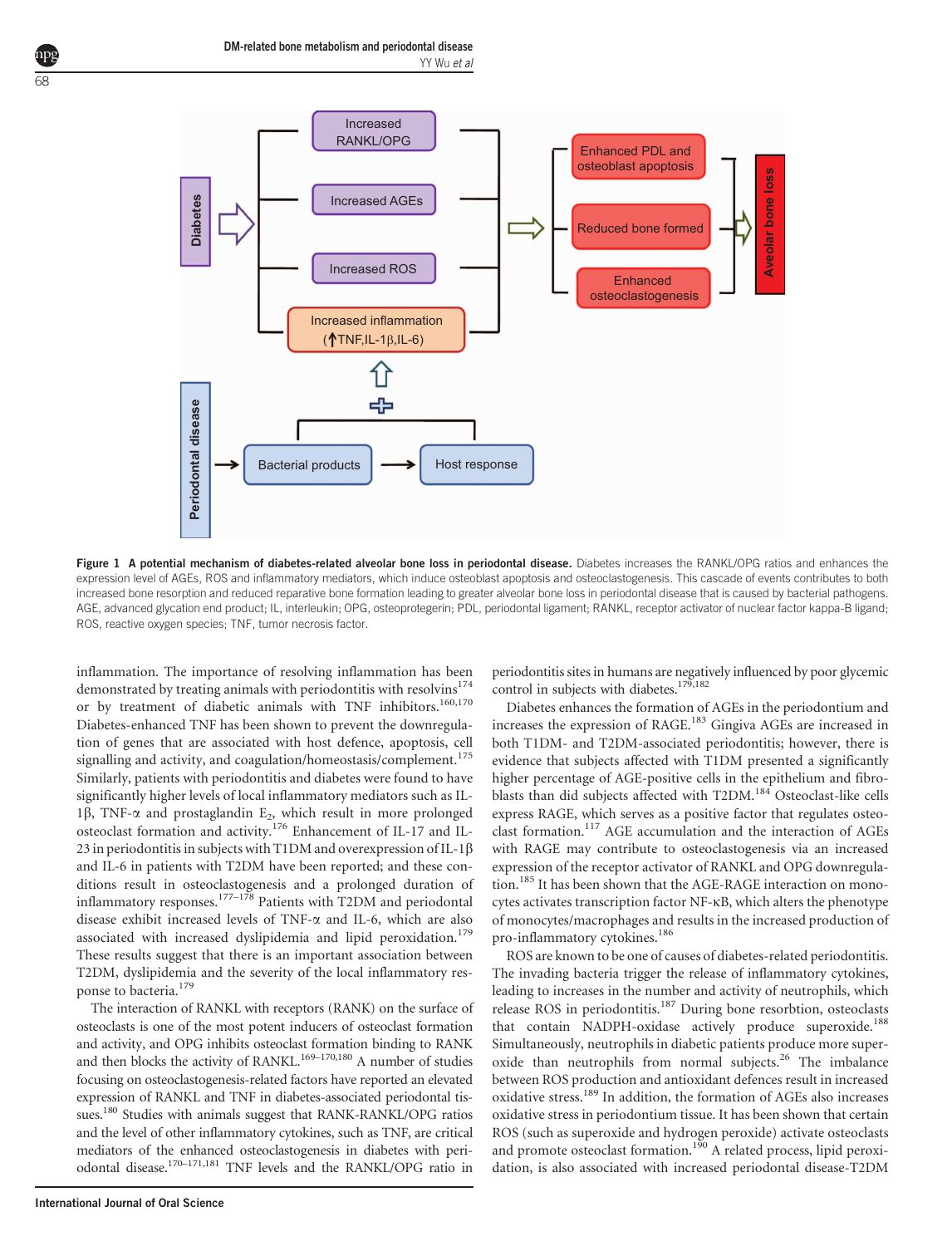and a greater inflammatory response in periodontal tissues in humans.<sup>179,191</sup>

#### Effect of diabetes on osteoblasts in periodontitis

Evidence exists that both diabetes and bacterial infection in periodontitis enhance the apoptosis of osteoblastic cells, thereby reducing osseous coupling.<sup>161,192</sup> It is likely that both the innate and adaptive immune responses that are induced by bacterial infection cause osteoblastic cell loss.<sup>96,193</sup> Diabetes also increases the loss of periodontal ligament (PDL) cells that is induced by periodontal infection by increasing the apoptosis of these cells.<sup>111,194</sup> This loss is significant because the PDL is a rich source of cells that are capable of differentiating into osteoblasts. Studies in diabetic animals indicate that diabetes causes a more than 2-fold induction of genes that regulate the apoptosis of osteoblasts and fibroblasts following bacterial infection and a fivefold increase in osteoblast apoptosis.<sup>97,195</sup> The apoptosis of osteoblasts is a significant component of the failure of diabetic animals to form new bone after the induction of periodontal disease, as shown by a significant increase in bone formation when diabetic animals are treated with a specific blocker of apoptosis following periodontal infection.<sup>161</sup>

Diabetes leads to the upregulation of pro-apoptotic factors for osteoblasts, including advanced TNF- $\alpha$ , AGEs and the formation of ROS, each of which can contribute to apoptosis.<sup>161</sup> Animals with T1DM and T2DM exhibit higher levels of TNF- $\alpha$  in response to a bacterial stimulus than normoglycemic controls.<sup>170,184</sup> Enhanced TNF-a levels have been directly linked to cellular changes in diabetes-enhanced periodontitis.<sup>196</sup> TNF- $\alpha$  impairs the function of osteoblasts by blocking the differentiation of osteoblasts when inflammation is thought to be present. Furthermore, TNF- $\alpha$  can induce apoptosis by binding to TNF receptor-1, which triggers the initial events in apoptosis.<sup>158</sup>

It has been shown that increased bacterial infection-induced alveolar bone loss in diabetic subjects is accompanied by the enhanced expression of RAGE and inflammatory AGEs in gingival tissue.<sup>197</sup> AGEs have been shown to interfere with osteoblast differentiation and to induce the apoptosis of osteoblasts in diabetes via the mitogen-activated protein kinase and cytosolic apoptotic pathway.<sup>89</sup> Elevated levels of AGEs are found in the periodontium of diabetics, and the AGE–RAGE interaction results in an increase in pro-inflammatory cytokine expression and induces osteoblast apoptosis.<sup>186,198-199</sup> CML-collagen, an AGE that is found in bone and serum, stimulates the apoptosis of bone-lining cells in vivo and in various osteoblastic cell cultures, which is mediated by RAGE.<sup>200</sup>

ROS production is another mechanism by which diabetes increases apoptosis. Persistent inflammation and hyperglycemia leads to cellular ROS accumulation, which is linked to diabetic complications.199,201 Moreover, increased oxidative stress in periodontal tissue has been shown to induce osteoblast apoptosis.<sup>202</sup> It has been demonstrated that ROS causes the activation of caspase-3,<sup>203</sup> which mediates osteoblast apoptosis.

#### **CONCLUSION**

In summary, diabetes mellitus and periodontal diseases are closely associated and exhibit similarities to other chronic diseases. Persistent hyperglycemia leading to exaggerated immune-inflammatory responses that are induced by periodontal pathogens is likely to be responsible for the greater risk and severity of periodontal disease in diabetics.134,199 Moreover, severe periodontitis that results in alveolar bone loss is likely to involve the effect of inflammation on both osteoclasts and osteoblasts. Diabetes has an important effect on enhancing osteoclastogenesis and on increasing osteoblast apoptosis. Interestingly, the effect of diabetes on bone loss and coupled bone formation is likely to involve the impact of diabetes on both the innate and adaptive immune responses.<sup>47,134</sup>

#### ACKNOWLEDGEMENTS

The authors would like to thank Sunitha Batchu for help in preparing this manuscript and Megha Dalalfor for technical assistance. This work was funded by the National Institute of Dental and Craniofacial Research (grant no. DE021921).

- Bell GI, Polonsky KS. Diabetes mellitus and genetically programmed defects in betacell function. Nature 2001; 414(6865): 788–791.
- 2 Kahn SE. Clinical review 135: the importance of beta-cell failure in the development and progression of type 2 diabetes. J Clin Endocrinol Metab 2001; 86(9): 4047-4058.
- 3 Cavaghan MK, Ehrmann DA, Polonsky KS. Interactions between insulin resistance and insulin secretion in the development of glucose intolerance. J Clin Invest 2000: 106(3): 329–333.
- 4 Zimmet P, Alberti KG, Shaw J. Global and societal implications of the diabetes epidemic. Nature 2001; 414(6865): 782–787.
- 5 Kaul K, Tarr JM, Ahmad SI et al. Introduction to diabetes mellitus. Adv Exp Med Biol 2012; 771: 1–11.
- 6 American Diabetes Association. Diagnosis and classification of diabetes mellitus. Diabetes Care 2009; 32 (Suppl 1): S62–S67.
- SEARCH for Diabetes in Youth Study Group, Liese AD, D'Agostino RB Jr et al. The burden of diabetes mellitus among US youth: prevalence estimates from the SEARCH for Diabetes in Youth Study. Pediatrics 2006; 118(4): 1510–1518.
- 8 Soltesz G, Patterson CC, Dahlquist G et al. Worldwide childhood type 1 diabetes incidence—what can we learn from epidemiology? Pediatr Diabetes 2007; 8 (Suppl 6): 6–14.
- 9 Pinhas-Hamiel O, Zeitler P. The global spread of type 2 diabetes mellitus in children and adolescents. J Pediatr 2005; 146(5): 693–700.
- 10 Padgett LE, Broniowska KA, Hansen PA et al. The role of reactive oxygen species and proinflammatory cytokines in type 1 diabetes pathogenesis. Ann N Y Acad Sci 2013; 1281: 16–35.
- 11 Bluestone JA, Herold K, Eisenbarth G. Genetics, pathogenesis and clinical interventions in type 1 diabetes. Nature 2010; 464(7293): 1293–1300.
- 12 Anderson MS, Bluestone JA. The NOD mouse: a model of immune dysregulation. Annu Rev Immunol 2005; 23: 447–485.
- 13 van Belle TL, Coppieters KT, von Herrath MG. Type 1 diabetes: etiology, immunology, and therapeutic strategies. Physiol Rev 2011; 91(1): 79–118.
- 14 Nolan CJ, Damm P, Prentki M. Type 2 diabetes across generations: from pathophysiology to prevention and management. Lancet 2011; 378(9786): 169–181.
- 15 Prentki M, Nolan CJ. Islet beta cell failure in type 2 diabetes. J Clin Invest 2006; 116(7): 1802–1812.
- 16 Defronzo RA. Banting Lecture. From the triumvirate to the ominous octet: a new paradigm for the treatment of type 2 diabetes mellitus. Diabetes 2009; 58(4): 773–795.
- 17 Unger RH. Diabetic hyperglycemia: link to impaired glucose transport in pancreatic beta cells. Science 1991; 251(4998): 1200–1205.
- 18 Giacco F, Brownlee M. Oxidative stress and diabetic complications. Circ Res 2010; 107(9): 1058–1070.
- 19 Yerneni KK, Bai W, Khan BV et al. Hyperglycemia-induced activation of nuclear transcription factor kappaB in vascular smooth muscle cells. Diabetes 1999; 48(4): 855–864.
- 20 Kolm-Litty V, Sauer U, Nerlich A et al. High glucose-induced transforming growth factor beta1 production is mediated by the hexosamine pathway in porcine glomerular mesangial cells. J Clin Invest 1998; 101(1): 160–169.
- 21 Sayeski PP, Kudlow JE. Glucose metabolism to glucosamine is necessary for glucose stimulation of transforming growth factor-alpha gene transcription. J Biol Chem 1996; 271(25): 15237–15243.
- 22 Yan LJ. Pathogenesis of chronic hyperglycemia: from reductive stress to oxidative stress. J Diabetes Res 2014; 2014: 137919.
- 23 Degenhardt TP, Thorpe SR, Baynes JW. Chemical modification of proteins by methylglyoxal. Cell Mol Biol: Noisy-le-grand 1998; 44(7): 1139–1145.
- 24 Wells-Knecht KJ, Zyzak DV, Litchfield JE et al. Mechanism of autoxidative glycosylation: identification of glyoxal and arabinose as intermediates in the autoxidative modification of proteins by glucose. Biochemistry 1995; 34(11): 3702–3709.
- 25 Thornalley PJ. The glyoxalase system: new developments towards functional characterization of a metabolic pathway fundamental to biological life. Biochem J 1990; 269(1): 1–11.
- 26 Brownlee M. Biochemistry and molecular cell biology of diabetic complications. Nature 2001; 414(6865): 813–820.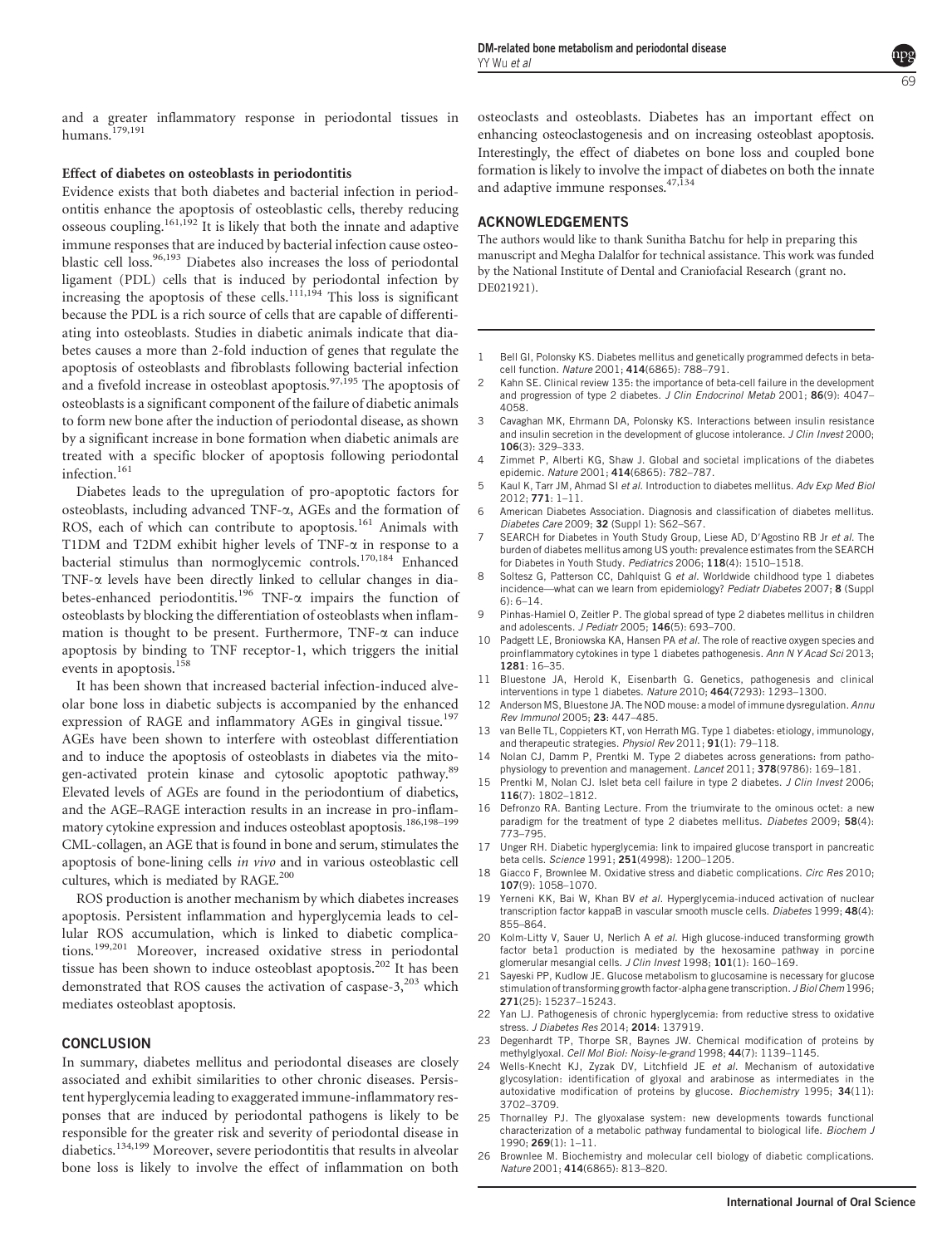- 27 Reaven GM, Hollenbeck C, Jeng CY et al. Measurement of plasma glucose, free fatty acid, lactate, and insulin for 24 h in patients with NIDDM. Diabetes 1988: 37(8): 1020–1024.
- 28 Walker KZ, O'Dea K, Johnson L et al. Body fat distribution and non-insulin-dependent diabetes: comparison of a fiber-rich, high-carbohydrate, low-fat (23%) diet and a 35% fat diet high in monounsaturated fat. Am J Clin Nutr 1996; 63(2): 254–260.
- Maedler K, Oberholzer J, Bucher P et al. Monounsaturated fatty acids prevent the deleterious effects of palmitate and high glucose on human pancreatic beta-cell turnover and function. Diabetes 2003; 52(3): 726-733.
- 30 Maedler K, Spinas GA, Dyntar D et al. Distinct effects of saturated and monounsaturated fatty acids on beta-cell turnover and function. Diabetes 2001; 50(1): 69-76.
- 31 Unger RH. Lipotoxicity in the pathogenesis of obesity-dependent NIDDM. Genetic and clinical implications. Diabetes 1995; 44(8): 863–870.
- 32 Cusi K. The role of adipose tissue and lipotoxicity in the pathogenesis of type 2 diabetes. Curr Diab Rep 2010; 10(4): 306-315.
- 33 Evans JL, Goldfine ID, Maddux BA et al. Oxidative stress and stress-activated signaling pathways: a unifying hypothesis of type 2 diabetes. Endocr Rev 2002; 23(5): 599-622.
- 34 Evans JL, Goldfine ID, Maddux BA et al. Are oxidative stress-activated signaling pathways mediators of insulin resistance and beta-cell dysfunction? Diabetes 2003; 52(1): 1–8.
- 35 Pitocco D, Zaccardi F, Di Stasio E et al. Oxidative stress, nitric oxide, and diabetes. Rev Diabet Stud 2010; 7(1): 15–25.
- 36 Niedowicz DM, Daleke DL. The role of oxidative stress in diabetic complications. Cell Biochem Biophys 2005; 43(2): 289–330.
- 37 Valle A, Giamporcaro GM, Scavini M et al. Reduction of circulating neutrophils precedes and accompanies type 1 diabetes. Diabetes 2013; 62(6): 2072–2077.
- 38 Harsunen MH, Puff R, D'Orlando O et al. Reduced blood leukocyte and neutrophil numbers in the pathogenesis of type 1 diabetes. Horm Metab Res 2013; 45(6): 467– 470.
- 39 Battaglia M. Neutrophils and type 1 autoimmune diabetes. Curr Opin Hematol 2014; 21(1): 8–15.
- 40 Ding Y, Kantarci A, Hasturk H et al. Activation of RAGE induces elevated O2generation by mononuclear phagocytes in diabetes. J Leukoc Biol 2007; 81(2): 520–527.
- 41 Bradshaw EM, Raddassi K, Elyaman W et al. Monocytes from patients with type 1 diabetes spontaneously secrete proinflammatory cytokines inducing Th17 cells. J Immunol 2009; 183(7): 4432–4439.
- 42 Espinoza-Jiménez A, Peón AN, Terrazas LI, Alternatively activated macrophages in types 1 and 2 diabetes. Mediators Inflamm 2012; 2012: 815953.
- 43 Lontchi-Yimagou E, Sobngwi E, Matsha TE et al. Diabetes mellitus and inflammation. Curr Diab Rep 2013; 13(3): 435–444.
- 44 Cruz NG, Sousa LP, Sousa MO et al. The linkage between inflammation and Type 2 diabetes mellitus. Diabetes Res Clin Pract 2013; 99(2): 85-92.
- 45 Johnson DR, O'Connor JC, Satpathy A et al. Cytokines in type 2 diabetes. Vitam Horm 2006; 74: 405–441.
- 46 Hotamisligil GS, Shargill NS, Spiegelman BM. Adipose expression of tumor necrosis factor-alpha: direct role in obesity-linked insulin resistance. Science 1993; 259 (5091): 87–91.
- 47 Nikolajczyk BS, Jagannathan-Bogdan M, Shin H et al. State of the union between metabolism and the immune system in type 2 diabetes. Genes Immun 2011; 12(4): 239–250.
- 48 Graves DT, Kayal RA. Diabetic complications and dysregulated innate immunity. Front Biosci 2008; 13: 1227–1239.
- 49 Pham MN, Kolb H, Battelino T et al. Fasting and meal-stimulated residual beta cell function is positively associated with serum concentrations of proinflammatory cytokines and negatively associated with anti-inflammatory and regulatory cytokines in patients with longer term type 1 diabetes. Diabetologia 2013; 56(6): 1356–1363.
- 50 Herder C, Carstensen M, Ouwens DM. Anti-inflammatory cytokines and risk of type 2 diabetes. Diabetes Obes Metab 2013; 15 (Suppl 3): 39–50.
- 51 Akash MS, Rehman K, Chen S. IL-1Ra and its delivery strategies: inserting the association in perspective. Pharm Res 2013; 30(11): 2951-2966.
- 52 Ardestani A, Sauter NS, Paroni F et al. Neutralizing interleukin-1beta (IL-1beta) induces beta-cell survival by maintaining PDX1 protein nuclear localization. J Biol Chem 2011; 286(19): 17144–17155.
- 53 Li S, Shin HJ, Ding EL et al. Adiponectin levels and risk of type 2 diabetes: a systematic review and meta-analysis. JAMA 2009; 302(2): 179–188.
- 54 Tandon N, Ali MK, Narayan KM. Pharmacologic prevention of microvascular and macrovascular complications in diabetes mellitus: implications of the results of recent clinical trials in type 2 diabetes. Am J Cardiovasc Drugs 2012; 12(1): 7–22.
- 55 Mattila TK, de Boer A. Influence of intensive versus conventional glucose control on microvascular and macrovascular complications in type 1 and 2 diabetes mellitus. Drugs 2010; 70(17): 2229–2245.
- 56 Gerstein HC, Pogue J, Mann JF et al. The relationship between dysglycaemia and cardiovascular and renal risk in diabetic and non-diabetic participants in the HOPE study: a prospective epidemiological analysis. Diabetologia 2005; 48(9): 1749-1755.
- 57 Laakso M. Hyperglycemia and cardiovascular disease in type 2 diabetes. Diabetes 1999; 48(5): 937–942.
- 58 Roy S, Sato T, Paryani G et al. Downregulation of fibronectin overexpression reduces basement membrane thickening and vascular lesions in retinas of galactose-fed rats. Diabetes 2003; 52(5): 1229–1234.
- 59 Chilelli NC, Burlina S, Lapolla A. AGEs, rather than hyperglycemia, are responsible for microvascular complications in diabetes: a ''glycoxidation-centric'' point of view. Nutr Metab Cardiovasc Dis 2013; 23(10): 913–919.
- 60 Behl Y, Krothapalli P, Desta T et al. Diabetes-enhanced tumor necrosis factor-alpha production promotes apoptosis and the loss of retinal microvascular cells in type 1 and type 2 models of diabetic retinopathy. Am J Pathol 2008; 172(5): 1411–1418.
- 61 Behl Y, Krothapalli P, Desta T et al. FOXO1 plays an important role in enhanced microvascular cell apoptosis and microvascular cell loss in type 1 and type 2 diabetic rats. Diabetes 2009; 58(4): 917–925.
- 62 Davey GC, Patil SB, O'Loughlin A et al. Mesenchymal stem cell-based treatment for microvascular and secondary complications of diabetes mellitus. Front Endocrinol: Lausanne 2014; 5: 86.
- 63 Ferris FL 3rd, Davis MD, Aiello LM. Treatment of diabetic retinopathy. N Engl J Med 1999; 341(9): 667–678.
- 64 Han JW, Sin MY, Yoon YS. Cell therapy for diabetic neuropathy using adult stem or progenitor cells. Diabetes Metab J 2013; 37(2): 91-105
- 65 Gooch C, Podwall D. The diabetic neuropathies. Neurologist 2004; 10(6): 311–322. 66 Duran-Salgado MB, Rubio-Guerra AF. Diabetic nephropathy and inflammation. World J Diabetes 2014; 5(3): 393–398.
- 67 Yamagishi S, Fukami K, Ueda S et al. Molecular mechanisms of diabetic nephropathy and its therapeutic intervention. Curr Drug Targets 2007; 8(8): 952-959.
- 68 Ziyadeh FN, Wolf G. Pathogenesis of the podocytopathy and proteinuria in diabetic glomerulopathy. Curr Diabetes Rev 2008; 4(1): 39–45.
- 69 Valkusz Z. [Diabetes and osteoporosis.] Orv Hetil 2011; 152(29): 1161–1166. Hungarian.
- 70 Vestergaard P, Rejnmark L, Mosekilde L. Relative fracture risk in patients with diabetes mellitus, and the impact of insulin and oral antidiabetic medication on relative fracture risk. Diabetologia 2005; 48(7): 1292–1299.
- 71 Vestergaard P. Discrepancies in bone mineral density and fracture risk in patients with type 1 and type 2 diabetes—a meta-analysis. Osteoporos Int 2007; 18(4): 427-444.
- 72 Holmberg AH, Johnell O, Nilsson PM et al. Risk factors for fragility fracture in middle age. A prospective population-based study of 33 000 men and women. Osteoporos Int 2006; 17(7): 1065–1077.
- Bonds DE, Larson JC, Schwartz AV et al. Risk of fracture in women with type 2 diabetes: the Women's Health Initiative Observational Study. J Clin Endocrinol Metab 2006; 91(9): 3404–3410.
- Heap J, Murray MA, Miller SC et al. Alterations in bone characteristics associated with glycemic control in adolescents with type 1 diabetes mellitus. J Pediatr 2004; 144(1): 56–62.
- 75 Okazaki R. [Management of osteoporosis in diabetes mellitus.] Nippon Rinsho 2009; 67(5): 1003–1010. Japanese.
- 76 Schwartz AV, Hillier TA, Sellmeyer DE et al. Older women with diabetes have a higher risk of falls: a prospective study. Diabetes Care 2002; 25(10): 1749–1754.
- 77 Saito M, Fujii K, Mori Y et al. Role of collagen enzymatic and glycation induced crosslinks as a determinant of bone quality in spontaneously diabetic WBN/Kob rats. Osteoporos Int 2006; 17(10): 1514–1523.
- 78 Krakauer JC, McKenna MJ, Buderer NF et al. Bone loss and bone turnover in diabetes. Diabetes 1995; 44(7): 775–782.
- 79 Duarte VM, Ramos AM, Rezende LA et al. Osteopenia: a bone disorder associated with diabetes mellitus. J Bone Miner Metab 2005: 23(1): 58-68.
- 80 Williams GA, Callon KE, Watson M et al. Skeletal phenotype of the leptin receptordeficient db/db mouse. J Bone Miner Res 2011; 26(8): 1698–1709.
- 81 Turner RT, Kalra SP, Wong CP et al. Peripheral leptin regulates bone formation. J Bone Miner Res 2013; 28(1): 22–34.
- 82 Suzuki K, Kurose T, Takizawa M et al. Osteoclastic function is accelerated in male patients with type 2 diabetes mellitus: the preventive role of osteoclastogenesis inhibitory factor/osteoprotegerin (OCIF/OPG) on the decrease of bone mineral density. Diabetes Res Clin Pract 2005; 68(2): 117–125.
- 83 Gerdhem P, Isaksson A, Akesson K et al. Increased bone density and decreased bone turnover, but no evident alteration of fracture susceptibility in elderly women with diabetes mellitus. Osteoporos Int 2005; 16(12): 1506-1512.
- 84 Norris R, Parker M. Diabetes mellitus and hip fracture: a study of 5966 cases. Injury 2011; 42(11): 1313–1316.
- 85 Perlman MH, Thordarson DB. Ankle fusion in a high risk population: an assessment of nonunion risk factors. Foot Ankle Int 1999; 20(8): 491–496.
- 86 Brown ML, Yukata K, Farnsworth CW et al. Delayed fracture healing and increased callus adiposity in a C57BL/6J murine model of obesity-associated type 2 diabetes mellitus. PLoS One 2014; 9(6): e99656.
- 87 Kayal RA, Tsatsas D, Bauer MA et al. Diminished bone formation during diabetic fracture healing is related to the premature resorption of cartilage associated with increased osteoclast activity. J Bone Miner Res 2007; 22(4): 560–568.
- 88 Lozano D, de Castro LF, Dapía S et al. Role of parathyroid hormone-related protein in the decreased osteoblast function in diabetes-related osteopenia. Endocrinology 2009; 150(5): 2027–2035.
- 89 Alikhani M, Alikhani Z, Boyd C et al. Advanced glycation end products stimulate osteoblast apoptosis via the MAP kinase and cytosolic apoptotic pathways. Bone 2007; 40(2): 345–353.
- 90 Lu H, Kraut D, Gerstenfeld LC et al. Diabetes interferes with the bone formation by affecting the expression of transcription factors that regulate osteoblast differentiation. Endocrinology 2003; 144(1): 346–352.
- 91 Hamann C, Goettsch C, Mettelsiefen J et al. Delayed bone regeneration and low bone mass in a rat model of insulin-resistant type 2 diabetes mellitus is due to impaired osteoblast function. Am J Physiol Endocrinol Metab 2011; 301(6): E1220-E1228.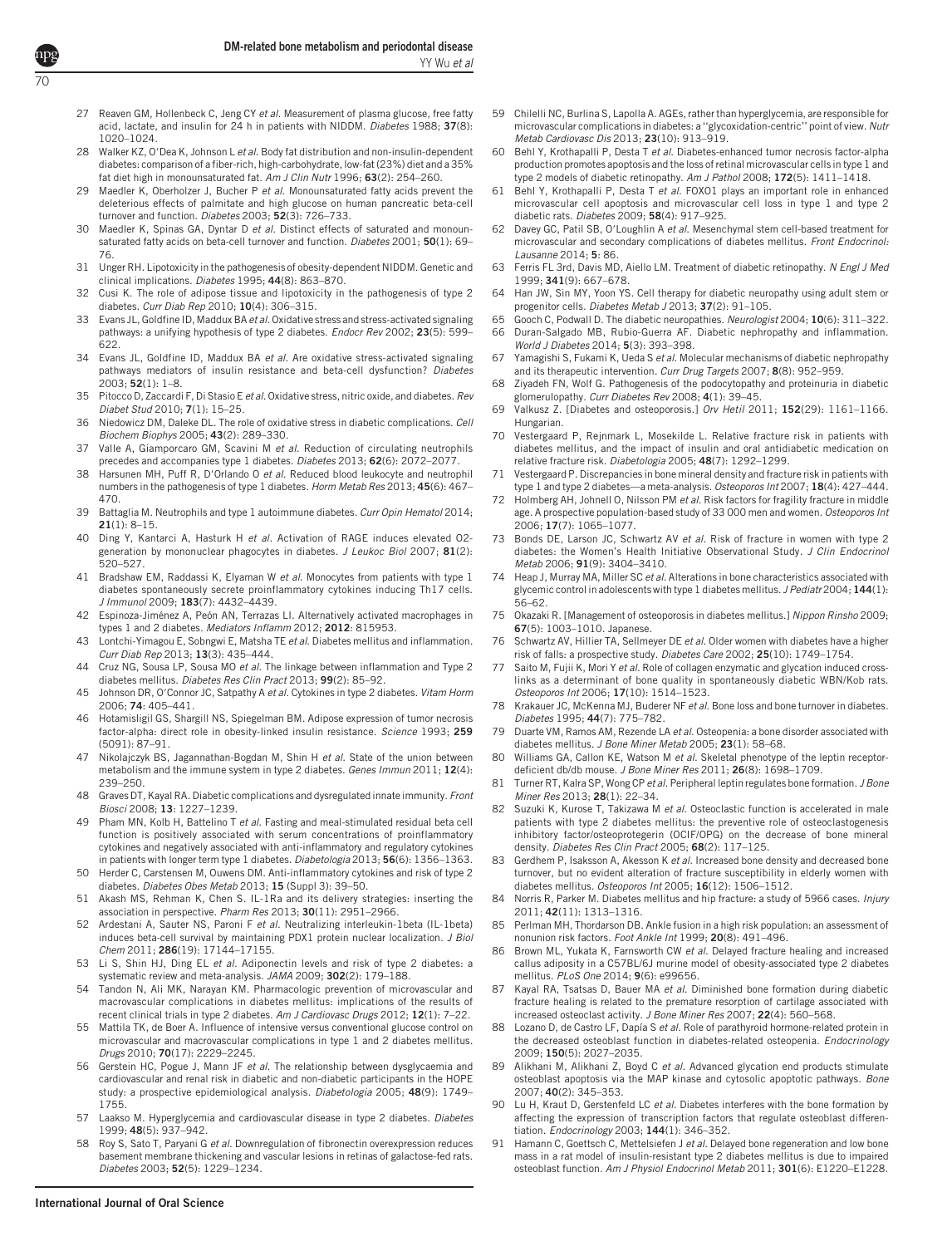- 92 Weinberg E, Maymon T, Moses O et al. Streptozotocin-induced diabetes in rats diminishes the size of the osteoprogenitor pool in bone marrow. Diabetes Res Clin Pract 2014; 103(1): 35–41.
- 93 Santana RB, Xu L, Chase HB et al. A role for advanced glycation end products in diminished bone healing in type 1 diabetes. Diabetes 2003; 52(6): 1502-1510.
- 94 Schett G. Effects of inflammatory and anti-inflammatory cytokines on the bone. Eur J Clin Invest 2011; 41(12): 1361–1366.
- 95 Alblowi J, Kayal RA, Siqueira M et al. High levels of tumor necrosis factor-alpha contribute to accelerated loss of cartilage in diabetic fracture healing. Am J Pathol 2009; 175(4): 1574–1585.
- 96 Liu R, Bal HS, Desta T et al. Tumor necrosis factor-alpha mediates diabetes-enhanced apoptosis of matrix-producing cells and impairs diabetic healing. Am J Pathol 2006; 168(3): 757–764.
- 97 Al-Mashat HA, Kandru S, Liu R et al. Diabetes enhances mRNA levels of proapoptotic genes and caspase activity, which contribute to impaired healing. Diabetes 2006; 55(2): 487–495.
- 98 Kayal RA, Siqueira M, Alblowi J et al. TNF-alpha mediates diabetes-enhanced chondrocyte apoptosis during fracture healing and stimulates chondrocyte apoptosis through FOXO1. J Bone Miner Res 2010; 25(7): 1604–1615.
- 99 Gilbert LC, Rubin J, Nanes MS. The p55 TNF receptor mediates TNF inhibition of osteoblast differentiation independently of apoptosis. Am J Physiol Endocrinol Metab 2005; 288(5): E1011–E1018.
- 100 Chang J, Liu F, Lee M et al. NF-KB inhibits osteogenic differentiation of mesenchymal stem cells by promoting ß-catenin degradation. Proc Natl Acad Sci U S A 2013; 110(23): 9469–9474.
- 101 Lu X, Beck GR Jr, Gilbert LC et al. Identification of the homeobox protein Prx1 (MHox, Prrx-1) as a regulator of osterix expression and mediator of tumor necrosis factor  $\alpha$ action in osteoblast differentiation. J Bone Miner Res 2011; 26(1): 209-219.
- 102 Stolzing A, Sellers D, Llewelyn O et al. Diabetes induced changes in rat mesenchymal stem cells. Cells Tissues Organs: Print 2010; 191(6): 453–465.
- 103 Kume S, Kato S, Yamagishi S et al. Advanced glycation end-products attenuate human mesenchymal stem cells and prevent cognate differentiation into adipose tissue, cartilage, and bone. J Bone Miner Res 2005; 20(9): 1647–1658.
- 104 Notsu M, Yamaguchi T, Okazaki K et al. Advanced glycation end product 3 (AGE3) suppresses the mineralization of mouse stromal ST2 cells and human mesenchymal stem cells by increasing TGF- $\beta$  expression and secretion. Endocrinology 2014; 155(7): 2402–2410.
- 105 Shin L, Peterson DA. Impaired therapeutic capacity of autologous stem cells in a model of type 2 diabetes. Stem Cells Transl Med 2012; 1(2): 125–135.
- 106 Takizawa M, Suzuki K, Matsubayashi T et al. Increased bone resorption may play a crucial role in the occurrence of osteopenia in patients with type 2 diabetes: possible involvement of accelerated polyol pathway in its pathogenesis. Diabetes Res Clin Pract 2008; 82(1): 119–126.
- 107 Reyes-García R, Rozas-Moreno P, López-Gallardo G et al. Serum levels of bone resorption markers are decreased in patients with type 2 diabetes. Acta Diabetol 2013; 50(1): 47–52.
- 108 Suzuki K, Ishida H, Takeshita N et al. Circulating levels of tartrate-resistant acid phosphatase in rat models of non-insulin-dependent diabetes mellitus. J Diabetes Complicat 1998; 12(3): 176-180.
- 109 Alblowi J, Tian C, Siqueira MF et al. Chemokine expression is upregulated in chondrocytes in diabetic fracture healing. Bone 2013; 53(1): 294–300.
- 110 Hie M, Shimono M, Fujii K et al. Increased cathepsin K and tartrate-resistant acid phosphatase expression in bone of streptozotocin-induced diabetic rats. Bone 2007; 41(6): 1045–1050.
- 111 Liu R, Bal HS, Desta T et al. Diabetes enhances periodontal bone loss through enhanced resorption and diminished bone formation. J Dent Res 2006; 85(6): 510–514.
- 112 Jeffcoate WJ, Game F, Cavanagh PR. The role of proinflammatory cytokines in the cause of neuropathic osteoarthropathy (acute Charcot foot) in diabetes. Lancet 2005; 366(9502): 2058–2061.
- 113 Ha H, Kwak HB, Lee SW et al. Reactive oxygen species mediate RANK signaling in osteoclasts. Exp Cell Res 2004; 301(2): 119–127.
- 114 Drosatos-Tampakaki Z, Drosatos K, Siegelin Y et al. Palmitic acid and DGAT1 deficiency enhance osteoclastogenesis, while oleic acid-induced triglyceride formation prevents it. J Bone Miner Res 2014; 29(5): 1183-1195.
- 115 Catalfamo DL, Britten TM, Storch DL et al. Hyperglycemia induced and intrinsic alterations in type 2 diabetes-derived osteoclast function. Oral Dis 2013; 19(3): 303–312.
- 116 Miyata T, Kawai R, Taketomi S et al. Possible involvement of advanced glycation endproducts in bone resorption. Nephrol Dial Transplant 1996; 11 (Suppl 5): 54-57.
- 117 Ding KH, Wang ZZ, Hamrick MW et al. Disordered osteoclast formation in RAGEdeficient mouse establishes an essential role for RAGE in diabetes related bone loss. Biochem Biophys Res Commun 2006; 340(4): 1091–1097.
- 118 Graves DT, Li J, Cochran DL. Inflammation and uncoupling as mechanisms of periodontal bone loss. J Dent Res 2011; 90(2): 143-153.
- 119 Borrell LN, Papapanou PN. Analytical epidemiology of periodontitis. J Clin Periodontol 2005; 32 (Suppl 6): 132–158.
- 120 Eke PI, Dye BA, Wei L et al. Prevalence of periodontitis in adults in the United States: 2009 and 2010. J Dent Res 2012; 91(10): 914–920.
- 121 Dye BA. Global periodontal disease epidemiology. Periodontol 2000 2012; 58(1):  $10 - 25$
- 122 Bascones-Martínez A, González-Febles J, Sanz-Esporrín J, Diabetes and periodontal disease. Review of the literature. Am J Dent 2014; 27(2): 63-67.
- 123 Pihlstrom BL, Michalowicz BS, Johnson NW. Periodontal diseases. Lancet 2005; 366(9499): 1809–1820.
- 124 Tanaka K, Miyake Y, Hanioka T et al. Relationship between IL1 gene polymorphisms and periodontal disease in Japanese women. DNA Cell Biol 2014; 33(4): 227–233.
- 125 Tsaousoglou P, Nietzsche S, Cachovan G et al. Antibacterial activity of moxifloxacin on bacteria associated with periodontitis within a biofilm. J Med Microbiol 2014; 63(Pt 2): 284–292.
- 126 Jünemann S, Prior K, Szczepanowski R et al. Bacterial community shift in treated periodontitis patients revealed by ion torrent 16S rRNA gene amplicon sequencing. PLoS One 2012; 7(8): e41606.
- 127 Socransky SS, Haffajee AD, Cugini MA et al. Microbial complexes in subgingival plaque. J Clin Periodontol 1998; 25(2): 134–144.
- 128 Griffen AL, Beall CJ, Campbell JH et al. Distinct and complex bacterial profiles in human periodontitis and health revealed by 16S pyrosequencing. ISME J2012; 6(6): 1176–1185.
- 129 Hajishengallis G, Liang S, Payne MA et al. Low-abundance biofilm species orchestrates inflammatory periodontal disease through the commensal microbiota and complement. Cell Host Microbe 2011; 10(5): 497–506.
- 130 Jiao Y, Hasegawa M, Inohara N. Emerging roles of immunostimulatory oral bacteria in periodontitis development. Trends Microbiol 2014; 22(3): 157–163.
- 131 Kumar PS, Griffen AL, Moeschberger ML et al. Identification of candidate periodontal pathogens and beneficial species by quantitative 16S clonal analysis. J Clin Microbiol 2005; 43(8): 3944–3955.
- 132 Kumar PS, Leys EJ, Bryk JM et al. Changes in periodontal health status are associated with bacterial community shifts as assessed by quantitative 16S cloning and sequencing. J Clin Microbiol 2006; 44(10): 3665–3673.
- 133 Haffajee AD, Bogren A, Hasturk H et al. Subgingival microbiota of chronic periodontitis subjects from different geographic locations. J Clin Periodontol 2004; 31(11): 996–1002.
- 134 Graves DT, Oates T, Garlet GP. Review of osteoimmunology and the host response in endodontic and periodontal lesions. J Oral Microbiol 2011; 3.
- 135 Boström L, Bergström J, Dahlén G et al. Smoking and subgingival microflora in periodontal disease. J Clin Periodontol 2001; 28(3): 212–219.
- 136 Williams RC, Jeffcoat MK, Kaplan ML et al. Flurbiprofen: a potent inhibitor of alveolar bone resorption in beagles. Science 1985; 227(4687): 640–642.
- 137 Assuma R, Oates T, Cochran D et al. IL-1 and TNF antagonists inhibit the inflammatory response and bone loss in experimental periodontitis. J Immunol 1998; 160(1): 403-409.
- 138 Delima AJ, Karatzas S, Amar S et al. Inflammation and tissue loss caused by periodontal pathogens is reduced by interleukin-1 antagonists. J Infect Dis 2002; 186(4): 511–516.
- 139 Hajishengallis G. Aging and its impact on innate immunity and inflammation: implications for periodontitis. J Oral Biosci 2014; 56(1): 30-37.
- 140 Loos BG, Papantonopoulos G. Molecular biotypes for periodontal diseases? J Dent Res 2013; 92(12): 1056–1057.
- 141 Albert DA, Ward A, Allweiss P et al. Diabetes and oral disease: implications for health professionals. Ann N Y Acad Sci 2012; 1255: 1–15.
- 142 Bullon P, Newman HN, Battino M. Obesity, diabetes mellitus, atherosclerosis and chronic periodontitis: a shared pathology via oxidative stress and mitochondrial dysfunction? Periodontol 2000 2014; 64(1): 139–153.
- 143 Tsai C, Hayes C, Taylor GW. Glycemic control of type 2 diabetes and severe periodontal disease in the US adult population. Community Dent Oral Epidemiol 2002; 30(3): 182–192.
- 144 Preshaw PM, Bissett SM. Periodontitis: oral complication of diabetes. Endocrinol Metab Clin North Am 2013; 42(4): 849–867.
- 145 Löe H. Periodontal disease. The sixth complication of diabetes mellitus. Diabetes Care 1993; 16(1): 329–334.
- 146 Popławska-Kita A, Siewko K, Szpak P et al. Association between type 1 diabetes and periodontal health. Adv Med Sci 2014; 59(1): 126–131.
- 147 Xavier AC, Silva IN, Costa Fde O et al. [Periodontal status in children and adolescents with type 1 diabetes mellitus.] Arq Bras Endocrinol Metabol 2009; 53(3): 348-354. Portuguese.
- 148 Leite RS, Marlow NM, Fernandes JK. Oral health and type 2 diabetes. Am J Med Sci 2013; 345(4): 271–273.
- 149 Fernandes JK, Wiegand RE, Salinas CF et al. Periodontal disease status in gullah african americans with type 2 diabetes living in South Carolina. J Periodontol 2009; 80(7): 1062–1068.
- 150 Al-Khabbaz AK. Type 2 diabetes mellitus and periodontal disease severity. Oral Health Prev Dent 2014; 12(1): 77-82.
- 151 Apoorva SM, Sridhar N, Suchetha A. Prevalence and severity of periodontal disease in type 2 diabetes mellitus (non-insulin-dependent diabetes mellitus) patients in Bangalore city: an epidemiological study. J Indian Soc Periodontol 2013; 17(1): 25–29.
- 152 Ryan ME, Carnu O, Kamer A. The influence of diabetes on the periodontal tissues. J Am Dent Assoc 2003; 134 (Spec No): 34S–40S.
- 153 Orbak R, Simsek S, Orbak Z et al. The influence of type-1 diabetes mellitus on dentition and oral health in children and adolescents. Yonsei Med J 2008; 49(3): 357–365.
- 154 Costa CC, Resende GB, Souza JM et al. [Study of the oral manifestations in diabetic children and their correlation variables.] Arg Bras Endocrinol Metabol 2004: 48(3): 374–378. Portuguese.
- 155 Albandar JM, Tinoco EM. Global epidemiology of periodontal diseases in children and young persons. Periodontol 2000 2002; 29: 153–176.